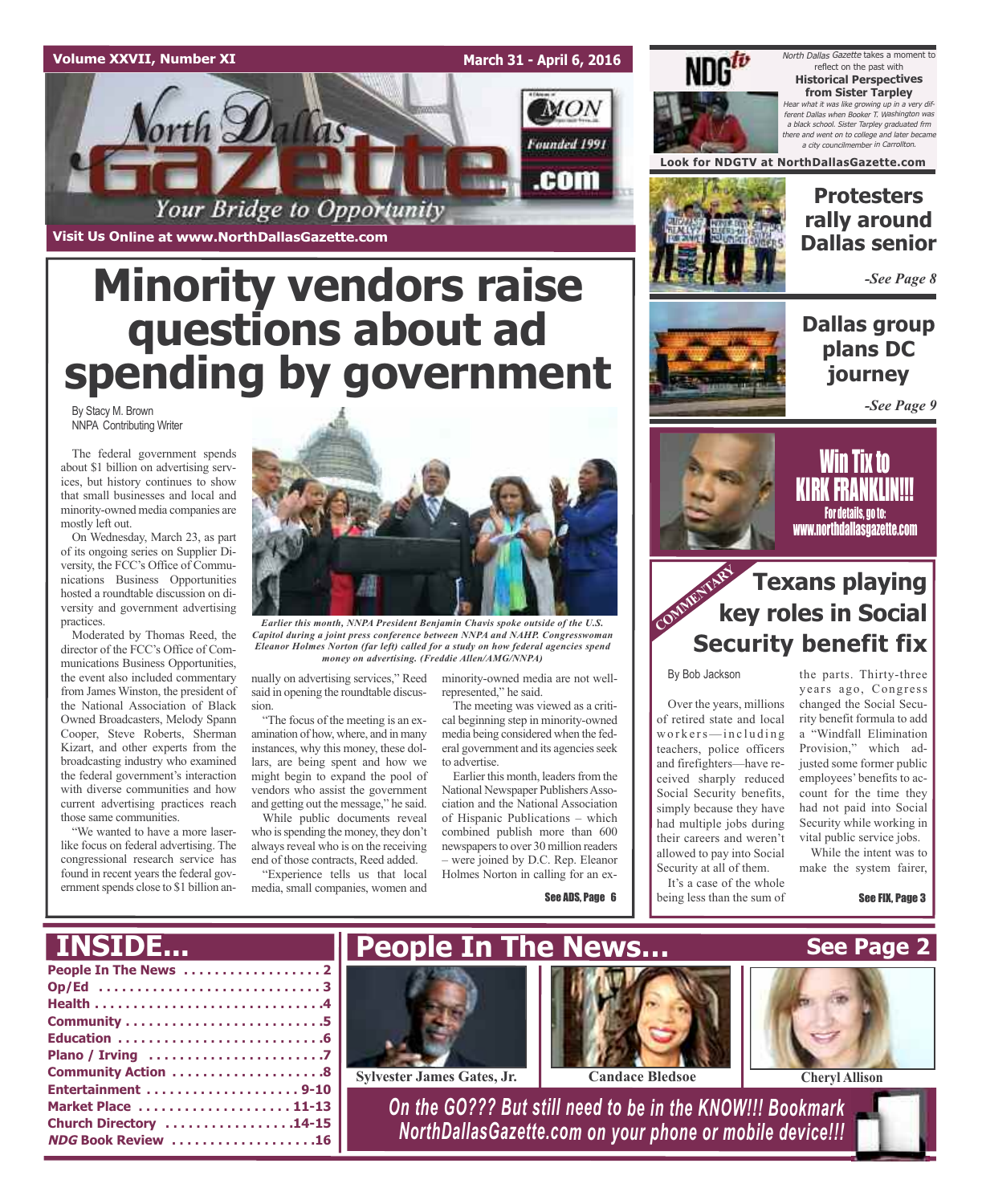### **People in the News www.NorthDallasGazette.com**

ery.

gravitational waves.

### **Sylvester James Gates, Jr.**

As the Roth Distinguished Visiting Scholar at Dartmouth for the 2015-  $2016$  academic year. physicist Sylvester James "Jim" Gates Jr., has been a busy man.

"This has been an exciting time here for me," he says.

"I delivered a plenary talk at the Joint Fall Meeting of the American Physical Society and American Association of Physics Teachers hosted on campus, and I made two presentations about my own



research on physics, graph theory, and mathematics."

Then he brought in University of California, Berkeley mathematician Yan Zhang, who spoke about Gates' research and its relevance to work underway in the Dartmouth mathematics department.

"I have also had the opportunity to lecture in the Datascapes class, headed by Professor Michael Casey and PhD candidate Richard Lopez," Gates says. "Most recently, I had a great time with the Dartmouth Physics Society students.

"The breadth of these activities is a reflection of the environment I have found here on campus. In fact, this breadth continues to surprise me."

Lately, in his Roth Scholar role, an endowed professorship that brings thought leaders to campus to interact with students and faculty to stimulate intellectual inquiry,

Gates has been engaging students and faculty in forums and presentations dealing with both physics and mathematics.

His PhD from MIT was in physics, but he had earned twin MIT bachelor's degrees in both disciplines and still keeps a foot in both camps.

"Most people do not know I was an assistant

colleges and universities to

professor of applied mathematics—not physics—at MIT from 1982-1984," he says.

Even before he became a Roth Scholar, Gates was no stranger to the College. He has regularly visited campus for the annual E.E. Just Symposiums since 2012, speaking about science, scholarship, and string theory.

In fact, Gates planted a surprise of his own in his 2014 E.E. Just lecture at Dartmouth. His words are particularly memorable in light of this month's momentous discovery of

He had spoken about these yet-to-be discovered ripples in the fabric of space-time, not only predicting their recent revelation, but also describing the tools scientists would use in making the discov-

Einstein had postulated gravity waves' existence back in 1916, but the hard evidence had been lacking. The news of the breakthrough was announced Feb. 11.

It seems that Gates' scientific crystal ball been up and running in 2014.

### **Candace Bledsoe**

Educators and community leaders will examine issues facing African-American college students at an SMU Simmons School conference Friday, April 1. Topics at "Looking Beyond the Horizon: Black Excellence in Higher Education" include mentoring, poverty and youth, and transforming the higher education experience for African American students.

More than 400 African American high school students and their parents are expected at a second SMU conference, the "Cutting



Edge Youth Summit," Saturday, April 2, hosted by SMU's Upward Bound program and the Youth Action Research Center. Discussion topics include the college application process, fi-

nancial aid and preparing for college. For more information contact Candice Bledsoe, 214-957-9512.

College enrollment for African American students is at its highest in history, but a recent report found that fewer than one in 10 African American high school graduates are college ready. In addition, when black students attend college, their graduation rates lag behind other students. An average of 45 percent of African American students who enroll in college graduate, compared to 65 percent of white students.

"The time is overdue for

have conversations about the black experience in higher education," said David Chard, dean of the Annette Caldwell Simmons School of Education and Human Development. "The goal is to understand what structures, dispositions and practices we need to have in order to improve student success. Also, we need to look at what conditions should change. We want to work with community members to help us with this, and are grateful for the assistance of our conference partner, the Youth Action Research Center in Dallas."

The Black Excellence in Higher Education conference is scheduled from 9 a.m. to 2 p.m. at the Harold Simmons Building on the SMU campus. www.smu.edu/Simmons. The conference is free and open to the community, but registration is required. To register, e-mail Yolette Garcia at ygarcia@smu.edu.

Speakers and panel discussions include current SMU students as well as the following leaders in higher education, justice, religion and professional athletics. The scheduled speakers include:

Candice Bledsoe is the

founder and executive director of the Youth Action Research Center, (www.cuttingedgeyouthsummit.com) , co-sponsor of the "Black Excellence in Higher Education" conference. The center promotes college readiness and leadership skills. She is a 2015-2016 fellow for the New Leadership Academy at National Center for Institutional Diversity at the University of Michigan. A graduate of Baylor University, she earned a Master of Liberal Studies degree from SMU and recently received the

#### See BLEDSOE, Page 16

## **Cheryl Allison**

Portraying a mother desperate to understand and cope with her son's mental illness, Dallas actress Cheryl Allison stars in the new film NO LETTING GO. The movie, based on a true story, made its cable on-demand debut March 30 in the United States and Canada.

NO LETTING GO aims to show how families are affected by mental illness. March 30 was World Bipolar Day, a film press release stated.

Allison, a Dallas resident and an alumna of both Skyline High School in Dallas and Texas Woman's University in Denton, has received several awards for



her role of Catherine Spencer in the feature film, including Best Leading Actress (Southampton International Film Festival in the United Kingdom) and Best Lead Actress in a Feature Film (Sydney Indie Film Festival in Australia). Her co-stars include Richard Burgi ("Desperate Housewives"), Kathy Najimy (SISTER ACT), Janet Hubert ("Fresh Prince of Bel-Air") and Alysia Reiner ("Orange is the New Black").

Allison's character is based on Randi Silverman,  $\frac{1}{2}$  whose family struggled with the middle son's increasing erratic behavior and emotional instability. Silverman co-wrote the screenplay and co-produced NO LETTING GO, which is an adaption of the awardwinning short film ILL-NESS. Allison also played the lead role in ILLNESS, which was filmed in 2013.

Based on the awards and reception of ILLNESS, funding was received to make the feature-length NO LETTING GO. The movie

was filmed in 18 days in 2014 in New York.

"I realized early on that this film and my role give a voice to so many parents, particularly mothers," Allison stated in the film's press release.

Allison said she felt a responsibility to represent Silverman's story in "an authentic and truthful way."

Allison has performed in Broadway plays, regional theater and film and television for more than 20 years. She also has performed throughout North America and Japan in several Broadway tours, as well as the Kennedy Center. Locally, she is a Casa Manana favorite, having performed in six shows in the historic theater in Fort Worth.



*2 | March 31 - April 6, 2016 | North Dallas Gazette*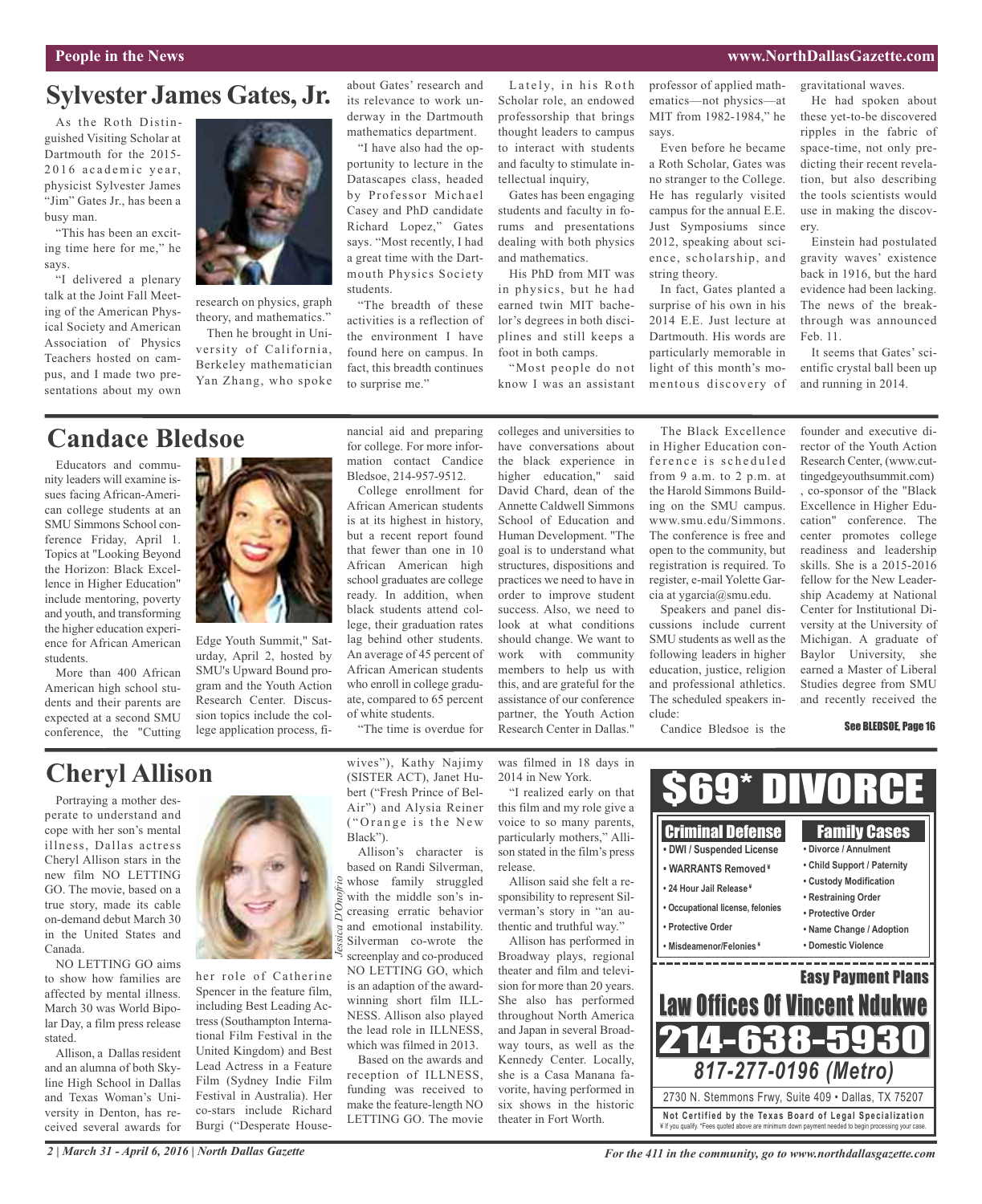#### **www.NorthDallasGazette.com Op-Ed**



*North Dallas Gazette assumes no responsibility for unsolicited material and reserves the right to edit and make appropriate revisions.*

> *"Do what you say you are going to do ... when you say you are going to do it.*

**Publisher's Office:** publisher@northdallasgazette.com

**Sales Department:** marketing@northdallasgazette.com

#### **Editorial Department:**

editor@northdallasgazette.com

### **Online:**

www.NorthDallasGazette.com www.twitter.com/NDGEditor www.facebook.com/NorthDallasGazette www.pinterest.com/NDallasGazette

### STAFF

**Chairman Emeritus** *Jim Bochum 1933 – 2009*

**Published By** *Minority Opportunity News, Inc.*

> **Web Master** *Todd Jones*

**Special Projects Manager** *Edward Dewayne "Preacher Boy"Gibson, Jr. James C. Allen*

**Community Marketing** *Nina Garcia*

**Religious/ Marketing Editor** *Shirley Demus Tarpley*

#### **Advisory Board:**

*John Dudley Myrtle Hightower Fred Moses Annie Dickson Cecil Starks Willie Wattley Coty Rodriguez-Anderson B. J. Williams Denise Upchurch Barbara Simpkins, ADVISORY BOARD SECRETARY*

*Terri Schlichenmeyer Nicole Scott Sonja Washington* **Editorial Writer** *LaRoyce Jones*

**Editor** *Ruth Ferguson*

**VP of Digital Marketing and Entertainment** *Jessica Brewer*

> *Jackie Hardy Ivy N. McQuain Tamarind Phinisee*

**Production**

*Margaret Freelon David Wilfong*

#### **Advisory Board Committees:**

*Public Relations Planning and Implementation* Cecil Starks, CHAIRPERSON

*Business Growth Referral* John Dudley, CHAIRPERSON

*Program Policy Development* Annie Dickson, CHAIRPER

*Quality Assurance* Myrtle Hightower, CHAIRPERSON Coty Rodriguez

*The North Dallas Gazette, formerly Minority Opportunity News, was founded in July 1991, by Mr.Jim Bochum and Mr.Thurman R. Jones. North Dallas Gazette is a wholly owned subsidairy of Minority Opportunity News, Inc.*

# **Blackonomics: Do our Black organizations really have our backs?**

By James Clingman NNPA Columnist

While Black people are bogged down in shallow and meaningless political discourse, our vaunted Black organizations continue to be M.I.A. except for their time in front of the cameras with Hillary Clinton and Bernie Sanders. They say they cannot endorse candidates, but we all know that's a sham.

In an article written by Freddie Allen of the National Newspaper Publishers Association, Marc Morial said the nine Black organizations that met with the candidates wanted to "provide to every candidate who is running for president of the United States, be they Republican or Democrat, the opportunity to hear from us on issues of civil rights, social justice, and economic justice in America, today."

our behalf?

Al Sharpton said, "For the first time in American history, we will watch a Black family leave the White House and we do not want to see the concerns of Blacks leave with them." So, that's where our concerns have been hibernating for the past seven years; and all this time I thought Sharpton and the POTUS were taking care of them.

And, I suppose to give comfort to Clinton and Sanders, Morial said the nine historic civil rights organizations represent tens of millions of Americans and that all of their organizations were "multicultural and multi-ethnic." Multicultural and multi-ethnic? That's strange; I thought they were Black or at least "colored."

Speaking of colored, let's look at one of these "Black"

### **FIX,** continued from Page <sup>1</sup>

the formula actually penalizes those who have had jobs both inside and outside the Social Security system. The formula may be complex, but what's really at stake here isn't: a proposed bipartisan solution that saves the system money in the process.

Congressman Kevin Brady (R-The Woodlands), who chairs the House Ways and Means Committee, and Congressman Richard Neal (D-Massachusetts) have filed a bill to restore fairness in calculating Social Security benefits for these workers. It would benefit approximately 95 percent of all Texas public school teachers, as well as many retirees in teaching and other fields.

HR 711, which AARP fully supports, is also backed by another prominent Texan in Capitol Hill—Congressman Sam Johnson (R-Plano), who chairs the Social Security Subcommittee. Also actively working to fix the

problem is Texan Tim Lee, who as executive director of the Texas Retired Teachers Association (TRTA) leads the largest association for retired public and higher education employees in the country.

Lee has been working for years on a solution that will help teachers and other affected parties. He notes that retired teachers are currently losing hundreds of dollars a month in muchneeded Social Security benefits and that the problem may be keeping many Texans from becoming teachers at all.

Someone who knows this first-hand is retired Marine Lt. Col. Link Ermis. The 54-year-old paid into Social Security for more than 25 years before taking a job as a middle school teacher in Huntsville in 2007. If he keeps teaching for another 15 years, he told us, his teacher pension and Social Security benefits combined would amount to less than if he just took Social Security

Any real demands made on multi-cultural/ethnic organizations.

> The NAACP, known for "Nonstop Aiding and Abetting in Corrupt Practices," in my opinion, answered the Ferguson issue by walking 130 miles to the Missouri Governor's office, followed up by a 1,000 mile stroll from Selma to the steps of the U.S. Capitol in search of justice. Guess they didn't find it when they got there.

This is the group that practices outright hypocrisy by railing against voter suppression and voter ID laws, while accepting and even promoting those corrupt practices within their own ranks. More specifically, this is the group that has wreaked havoc in Ohio by conducting four elections for State President, two of which were legitimately won by Jocelyn Travis over Sybil McNabb, and two of which were do-overs by the

based on his past contributions. He plans to roll his teacher pension earnings into an IRA and take the lower Social Security payment.

"No matter what course I take, I'm punished because I chose to work as a teacher after military retirement," says Ermis.

AARP President Jeannine English, who along with TRTA's Lee recently testified to Congress about this topic, says the proposed bill represents "a fair solution that will benefit the 1.6 million workers affected by the current… policy." This includes nearly 150,000 Texans.

Not coincidentally, AARP was founded by a retired high school principal who was inspired by the plight of a retired teacher living in a chicken coop. That led to the establishment of the National Retired Teachers Association, which is a part of AARP today. Much has changed for the better for educators over the

national office via its henchman, Gill Ford, to keep their chosen candidate, McNabb, in office.

In the first corrupt election over which the national office presided, children were allowed to vote for McNabb—yes, children! In the second corrupt election, which just took place on March 12, 2016, again under national supervision, the same corrupt practice used in Cincinnati was used by Gill Ford in Columbus. He suspended Travis three days prior to the election, just as he did the Cincinnati president, whom he suspended the day before the election in an obvious effort to have his chosen candidate run unopposed.

The NAACP's "Nonstop Aiding and Abetting in Corrupt Practices" is shameful, especially in light of hold-

#### See BACKS, Page 11

years, but this Social Security provision has lingered on for more than three decades.

So how would public sector workers be better off if the bill becomes law? Social Security benefits will increase--though we're not sure how much yet--for those people who are already retired or who turn age 62 before the end of this year. Everyone else will also see increased benefits once they retire.

At a time when retirement security is increasingly becoming out of reach for millions of workers and their families, we can ill-afford to leave any hard-earned Social Security benefits on the table.

For Patricia Vorhees, a retired elementary school teacher from Conroe, it all boils down to an issue of fairness.

"We're entitled to the money because we earned it," she says. "I feel that it is wrong that I, and others like me, collect a very tiny amount of the money we earned."

**Contributing Writers**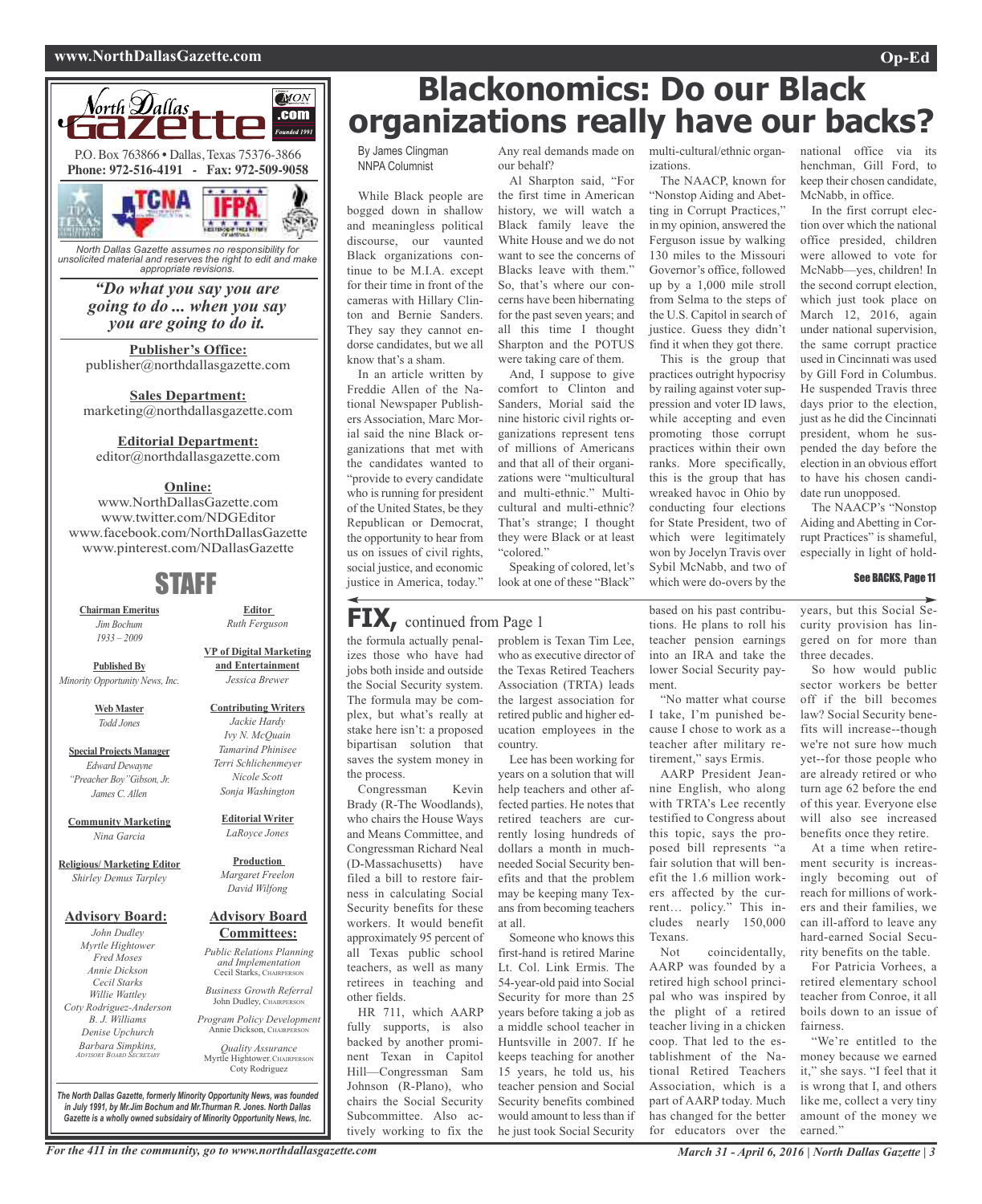# **EarthTalk: Should I give my kids artificial sweeteners**

*Dear EarthTalk: What should I know about artificial sweeteners before I opt for them for myself or my kids in place of regular ol' sugar?*

#### **— Gretchen Abdow, Philadelphia, PA**

These days, it's incredibly easy to consume a huge daily dose of sugar. Grabbing a non-fat, grande latte at Starbucks before work will start your day off with 18 grams of sugar. A Chobani Strawberry-on– the–Bottom yogurt with an 8-ounce can of Sprite in the afternoon will add 41 grams; and a 32 ounce bottle of Gatorade and an Almond & Apricot KIND bar at the gym shovels in another 65.5 grams. Consuming these common foods and beverages will bring your daily sugar intake to a total of 124.5 grams.

"Our ancestors probably consumed 20 teaspoons (100 grams) of sugar per year and we now consume



that much per day," says Dr. Sandy Seeman, a naturopathic doctor who also works at Campbell's Nutrition in Des Moines, Iowa. "We cannot continue to consume this amount of sugar and not have it impact our systems. Something has to change."

To avoid tooth decay, obesity, diabetes and other ailments associated with excess sugar intake, Americans have turned to artifi-

cial sweeteners, including aspartame (Equal), saccharin (Sweet'n Low), sucralose (Splenda), acesulfame potassium, neotame and others. But the potential dangers of such sweeteners have been controversial since the 1970s, when saccharin was linked with bladder cancer in laboratory rats. According to the U.S. Food and Drug Administration (FDA), more than 30 human studies have

since shown that those results were irrelevant to humans and that saccharin is safe for human consumption.

The FDA stands by the safety of the sweeteners it approves, referring to aspartame on its website as one of the "most exhaustively studied substances in the human food supply," with 100-plus studies supporting its safety.The FDA also says that more than 90 studies support the safety of acesulfame potassium, while some 110 studies were reviewed in approving sucralose, 113 for neotame, and 37 for advantame.

"About the only way this stuff could harm you is if you were run over by a truck that was delivering it," reports Josh Bloom, Director of Chemical and Pharmaceutical Sciences at the American Council on Science and Health (ACSH), when discussing the recent FDA approval of advantame on his blog.

But according to Dr. David Ludwig, an obesity and weight loss specialist at Boston Children's Hospital, artificial sweeteners are far more potent than table sugar and high-fructose corn syrup, and overstimulation of sugar receptors from frequent usage may limit tolerance for more complex tastes, that is, people who routinely use artificial sweeteners may start to find less intensely sweet foods (such as fruit) less appealing and unsweet foods (such as vegetables) downright unpalatable. In other words, overuse of artificial sweeteners can make you shun healthy, filling and highly nutritious foods while consuming more artificially flavored foods with less nutritional value.

New York Times bestselling author Dr. Mark Hyman suggests that if you

have a desire for something sweet, have a little sugar, but stay away from "fake" foods. "Sugar-containing foods in their natural form, whole fruit, for example, tend to be highly nutritious—nutrient-dense, high in fiber and low in glycemic load. On the other hand, refined, concentrated sugar consumed in large amounts rapidly increases blood glucose and insulin levels, triglycerides, inflammatory mediators and oxygen radicals, and with them, the risk for diabetes, cardiovascular disease and other chronic illnesses."

*EarthTalk is produced by Roddy Scheer and Doug Moss and is a registered trademark of Earth Action Network, a 501(c)3 nonprofit. For more information, or to make a donation, check out www.earthtalk.org. Send questions to: question@earthtalk.org.*

### **Vets dealing with PTSD may face increased risk for stroke or heart attack**

Post-traumatic stress disorder (PTSD) may decrease the ability of blood vessels to dilate, raising the risk of heart attack and stroke in veterans, according to new research in the Journal of the American Heart Association.

In the largest study to date on the impact of post-

traumatic stress disorder (PTSD) on blood vessel health, researchers found that blood vessels of veterans with PTSD were unable to expand normally in response to stimulus – they were less reactive — compared to veterans without PTSD. Less reactive blood vessels are linked to heart

disease and other serious conditions.

"Traditional risk factors such as high blood pressure, diabetes, high cholesterol and smoking, have not fully explained why people with PTSD seem to be at higher heart disease risk. Our study

#### See PTSD, Page 5

### **BLEDSOE,** continued from Page <sup>2</sup>

Doctorate in Education from the University of Southern California. Her community leadership awards include the Profile of Community Leadership Award from SMU's Women's Symposium.

Nakia Douglas, founding principal of the Dallas Independent School District's new, all-male magnet school, Barack Obama Male Leadership Academy, has set the tone for the unique public school in southern Dallas. Students take college preparatory courses like Latin and cal-

culus and develop their leadership skills. Now in its fifth year, Barack Obama is home to 470 students, grades six through twelve, and has a waiting list. Every member of the first graduating class in 2015 now attends college. The recipient of numerous awards, Douglas accepted the Luminary Award from the Simmons School in January.

Hon. Tonya Parker '98, judge of the 116th Civil District Court in Dallas County since 2004, was elected by her judicial colleagues to serve as presiding judge of the Dallas County Civil District Courts and is the immediate past president of the Texas Association of District Judges. A 1998 graduate of SMU's Dedman School of Law and the recipient of numerous awards, she was recently elected to the American Law Institute, an organization made up of the country's most distinguished jurists. Devoted to community service, she is a regular volunteer with IG-NITE, a nonpartisan organization aimed at encouraging more high school and college girls and women to become involved in politics.

# EGAL NOTICE These Texas Lottery Commission Scratch ticket games will be closing soon: **Contract Communication of Final Contract Contract Contract Contract Contract Contract Contract Contract Contract Contract Contract Contract Contract Contract Contract Contract Contract Contract Contract Contract Contract**

| Game # | Game Name / Odds                                       |                 | omese cruse | Validations<br>Date |
|--------|--------------------------------------------------------|-----------------|-------------|---------------------|
| 1726   | Happy Holidays - Overall Cods are 1 in 3.19            | 310             | 4/10/16     | 10/7/16             |
| 1731   | Holiday Treasures - Overall Gdds are 1 in 3.70         | S5              | 4/21/16     | 13/18/16            |
| 1716   | Cashword Multiplier - Overall Odds are 1 in 3.40       | 310             | 4/25/18     | 10/22/16            |
| 1680   | 5X The Cash - Overall Code are 1 in 4.71               | S1              | -6/1/16     | 11/28/16            |
| 1717   | Emoji Match <sup>ru</sup> - Overall Odds are 1 in 4.42 | S1              | 0/1/16      | 11/28/16            |
| 1722   | Season's Greetings - Overall Odds are 1 in 4.46        | S1              | 6/1/16      | 11/28/16            |
| 1751   | Fast Cash - Overall Odds are 1 in 3.51                 | S1              | 6/5/16      | 11/28/16            |
| 1678   | Cowboys - Overall Odds are 1 in 3.99                   | \$5             | 6/1/36      | 11/28/16            |
| 1679   | Houston Texans - Overall Odds are 1 in 3.99            | 55              | 6/1/16      | 11/28/16            |
| 1799   | Bonus Break The Bank - Overall Odds are 1 in 3.73      | S5              | 6/1/16      | 11/28/16            |
| 1718   | Instant Jackpott - Overall Odds are 1 in 3.70.         | SS <sub>1</sub> | $-B/3/36$   | 11/28/16            |

to 19 or contribuyer and a fillight first fields soften capperts from equation and various to 2012 Features in the planning AU agits welcome

LOTTERY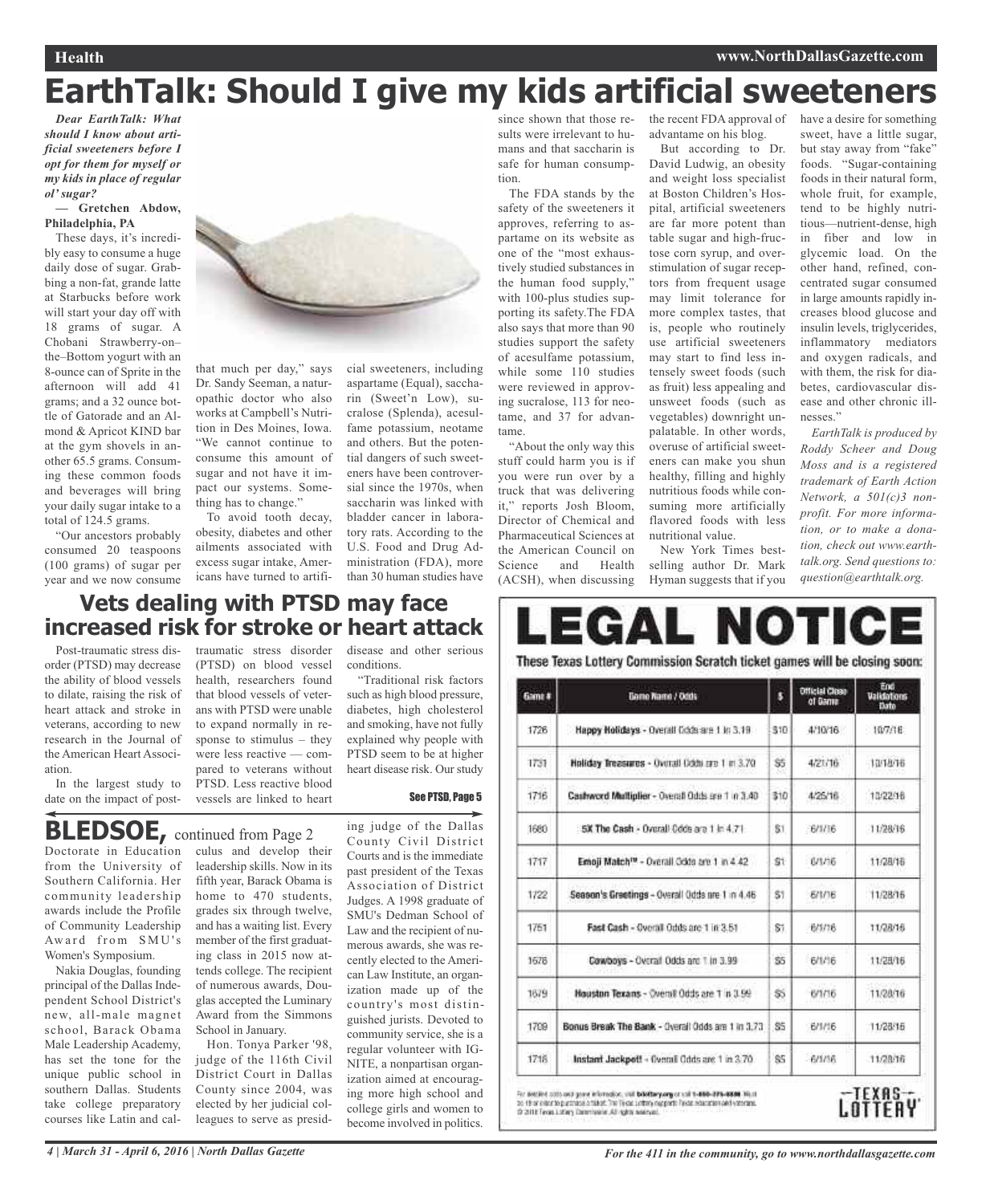# **Julia Pearl offering live music on First Fridays**

By Ruth Ferguson *NDG* Editor

Julia Pearl, one my favorite spots for Southern Cuisine, is now announcing a new happy hour.

Their food is divine and the Old Smokey Moonshine which will be \$7 during the happy hour is a perfect excuse to visit.

Starting this Friday, April 1, they offering a new jazz series to complement the wonderful dinner and drink menu. This week the featured performers are The Rob Holbert Group who is well known for their delivery of smooth jazz, standards and classics.

Now when you go you MUST try the Jumbo Lump Crab Cake or the



seafood gumbo --- this from a person who does not like seafood very much except catfish which they offer on a bed of grits.

If you prefer chicken their fried chicken is excellent as well.

These are the items I tasted at the media dinner, but when I returned I ordered the Grilled Bone- In Pork Chop --- and thought I died and went to heaven.

It was a very generous slice and served with Bacon Cheddar Grits and Collard Greens - see Southern Food heaven. Where is Vanessa Williams and Irma Hall because I felt like I was in the remake of Soul Food?

You do not have to wait until First Friday to enjoy the Happy Hour. It is available every Tuesday through Friday from 5-7 p.m., Julia Pearl will offer the following:

- \$3 Well Drinks
- \$5 Glasses of Wine
- \$5 Draft Beer
- \$7 Specialty Cocktails

people manage PTSD and other types of stress to reduce the negative impact of chronic stress on blood vessels. At the Veterans Ad-

Those specialty drinks include Julia's Berry Mint Julep (Ole Smoky Moonshine, blackberry and fresh mint), the Jazzy Belle (Deep Eddy Vodka, strawberry and pineapple) and Pearl's Old Fashioned (Lexington Bourbon, bitters and an orange slice).

Julia Pearl Southern Cuisine is located at 2301 N Central Expy, Ste 195 in Plano.

Visit www.juliapearlsoutherncuisine.com for more details about their lunch, brunch and dinner menu. It is a perfect spot for date night or family brunch after church.

Trust me the food is so good you will be looking for any excuse to return!

Corporation TEACHER JOB FAIR

Carrollton-Farmers Branch ISD

ministration in San Francisco, we are in the process of starting a multi-disciplinary vascular rehabilitation clinic to try to better man-

age traditional and non-traditional risk factors including stress, to improve cardiovascular health," Grenon

said.

R. L. Turner High School

1600 S. Josey Ln

Carrollton, TX 75006 (directions on back)

online.

suggests that chronic stress **PTSD,** continued from Page <sup>4</sup>

may directly impact the health of the blood vessels," said Marlene Grenon, M.D., lead author of the study and associate professor of surgery at the University of California San Francisco and vascular surgeon at the Veterans Affairs Medical Center San Francisco /Veterans Affairs Medical Center-Surgical Services.

Among veterans being treated at the Veteran's Affairs Medical Center in San Francisco researchers used a standard test, flow-mediated dilation (FMD), to gage how well an artery in the arm relaxes and expands in response to the squeezing of a blood-pressure cuff. They compared the FMD scores of 67 veterans (average age 68, 99 percent male) with PTSD and 147 veterans (average age 69, 91 percent male) without PTSD. The presence of PTSD was defined as a score of 40 or higher on the PTSD Symptom Checklist. They found:

Veterans with PTSD had significantly lower FMD scores – their blood vessels expanded 5.8 percent compared to 7.5 percent among the veterans without PTSD – indicating a less-healthy response in the lining of their blood vessels.

Aside from PTSD, lower scores on the FMD test were also linked to increasing age, worse renal function, and high blood pressure.

Veterans with PTSD were more likely to be male and to be diagnosed with depression, but less likely to be taking ace-inhibitors or beta-blockers to treat high blood pressure.

After adjusting for differences in age and the presence of other conditions and treatments, PTSD itself was still very strongly associated with blood vessels that were less able to dilate.

The study only included veterans; but PTSD can also occur in non-veterans as a reaction to experiencing or observing a terrifying event, such as warfare, natural disasters, sexual assault, other physical violence or trauma. People with the condition may experience prolonged anxiety, flashbacks, nightmares and many other lifealtering symptoms. The disorder is estimated to affect 7.7 million people in the United States according to the U.S. Department of Health and Human Services National Institutes of Health.

"We need to determine better ways we can help



*Heart illustration with artery close up Heart graphic with magnifier on artery (American Heart Assn.)*

Representatives from all 39 CFBISD campuses will be present to meet and talk with you about teaching opportunities for the 2016-2017 school year.

Saturday - April 9, 2016

 $9am - 1pm$ 

Please bring at least 25 copies of your resume with you to the job fair. Submit your application online.

# cfbjobs.com

Teaching... the opportunity to change lives!

### **Richardson's Wildflower Art and Music Festival slated for May 20-22**

A variety of local and national musicians and artists from around the country are set to perform at Richardson's Wildflower! Arts and Music Festival May 20-22 in

A complete list of performers and venues as well as ticket information can be found online at www.wildflowerfestival.com. Tickets go on sale April 18—single day adult tickets are \$25 and three-day passes are \$40.Admission for children ages 5- 12 is \$5; there is no charge for children ages 4 and under. Richardson residents may receive up to six adult tickets per festival day per household at a discounted price of \$12; see purchase locations and proof of residency details

Galatyn Park.

facebook.com/cfbisd a twitter.com/cfb\_isd\_jobs a lestagram.com/cfbisd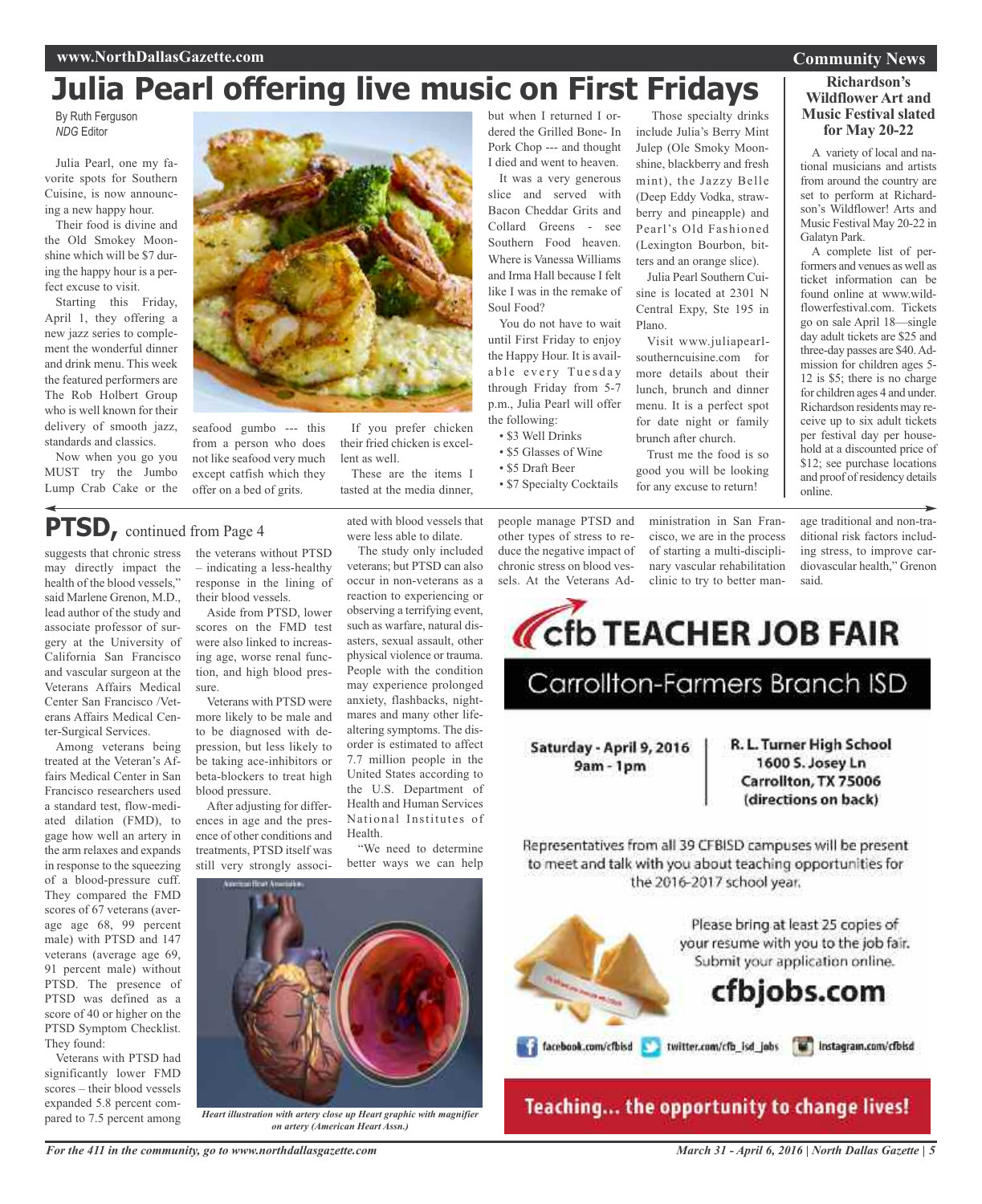# **Six Carter High School seniors awarded \$1.5 million in scholarships to TCU**

A record number of students at Carter High School have received full-ride scholarships to attend Texas Christian University.

Six seniors at Carter were awarded the TCU Community Scholarships, each valued at more than \$250,000, at a ceremony on Thursday. Tissues were passed out freely as the scholarship recipients, their families, classmates, teachers and staff cried in joy throughout the ceremony. Trustee Joyce Foreman also attended the event and looked on proudly.

"This is one of the opportunities that you do not get



*Six Carter High School seniors are the recipients of the TCU Community Scholars Program, which awards full scholarships to seniors. (Photo Courtesy: Dallas ISD)*

but once in a lifetime," Principal Fred Davis told the scholarship recipients. "And

we know you will make the lives." best of it and it will impact you for the rest of your the six scholarship recipi-

Charity Mason is among

ents. After her mom died four months ago, she moved in with her teacher, Lara Cardinale, so she could finish high school at Carter.

Like the other five scholarship recipients, Mason became emotional when talking about the scholarship. She detailed how her counselor pushed her and worked late with her on the TCU application. She credited her counselor and Cardinale for everything they have done for her.

"Mrs.Cardinale just stepped up as a role model and took me into her home. A lot of people wouldn't do that," Mason said. "Now I see (Cardinale) as a mom, and I don't think my mom would want anything better for me than someone who treats me like family and loves me like her family."

These are the other recipients of the TCU Community Scholars Program:

Reginald Cole Michael Scott Courtnee Avery Tavon Griffin Evelyn Barron

The TCU Community Scholarships are awarded based on merit, academic achievement, volunteerism, and diversity.

### earlier PSAT/NMSQT per-**Dallas ISD produces 14 National Merit finalists to vy for scholarships**

Dallas ISD has 14 finalists in the 61st annual National Merit Scholarship Program. The students have a chance at the 7,400 National Merit Scholarships worth approximately \$32 million.

The National Merit Scholarship Program is an academic competition for recognition and scholarships that began in 1955. High school students enter the National Merit Scholarship Program by taking the Preliminary SAT/National Merit Scholarship Qualifying Test.

Each year, approximately 1.5 million students undergo PSAT/NMSQT tests. Of those, approximately 15,000 become finalists. Being named a National Merit Scholar finalist is among the most prestigious national recognitions in high school.

"We are proud of these students for achieving this important academic milestone," Superintendent Michael Hinojosa said. "We will definitely be cheering them on as they move forward in the competition for this coveted scholarship."

To advance from the semifinalist to the finalist round, students must submit SAT scores that confirm the

media program, about \$300 million spent in the media community," Wesley said. "Hopefully, we can walk away with solutions."

Chanel Bankston-Carter, the director for the Department of Veterans Affairs, said her agency is committed to working with veteran-owned and small businesses, and they're looking at opportunities for procurement.

She said the roundtable is "Truly an opportunity to share ideas, strategies and come together to develop a partnership that will benefit the small business commu-

"My sole purpose is to work on procurement opportunities for the small business community," Bankston-Carter said, noting that the Veterans Affairs is the only federal agency that has a verification program. "There are

portunity for marketing and advertising and we do use that. So, I would just love to

nity."

formance, have an outstanding academic record, and be endorsed and recommended by a high school official. They must also submit an application that includes high school courses and grades, extracurricular and volunteer activities, and a self-descriptive essay.

The National Merit Scholarship winners will be announced next month.

say that we are open."

During the conference, Reed reiterated the purpose of the sit down.

"It's not to indict, but to gain a better understanding of the process, why federal advertising dollars are not more broadly spent and how women and minority-owned media companies can improve government advertising to underserved communities," he said.

The conference was held just two weeks after Norton joined the call for more accountability in government advertising spending with minority-owned publications.

"I'm requesting a report from an objective arm of the federal government, the GAO. We're asking them to conduct a study of the federal agencies whose outreach isto people of color," said Norton on Friday, March 11.

"We don't want our federal agencies to forego their mandate and responsibilities. There is a mandate to engage small businesses. We want to discuss if that is, in fact, tak-

Here are the National Merit finalists from Dallas ISD:

Booker T. Washington High School for the Performing and Visual Arts Elaine Hennig

Science and Engineering Magnet School at Yvonne

A. Ewell Townview Center

Enrique De Alba Connor Fritz Calvin Graham

ing place. There's no more authentic or trusted way to do so than to engage the Black and Hispanic Press."

Norton and the accompanying Black and Latino publishers said no one can accurately pinpoint a dollar figure of what the federal government spends.

"We have no sense of the numbers," Norton said. "If you don't even know what they do, you can't know what they spend. We want to know how much they spend and with which press. We don't even know if they have a strategy."



### **ADS,** continued from Page <sup>1</sup>

amination of government advertising practices.

It's widely understood that government advertising covers a variety of subjects, Reed said, noting public service announcements, federal job openings, competition for federal contracts, and even the sale of surplus government property.

He said federal agencies use numerous platforms to educate the public about their core services including using television, radio, and now, increasingly, social media outlets like Facebook and Twitter.

However, the lack of advertising by federal agencies in Black media can be felt in radio as well, Winston said.

"We find ourselves very challenged to maintain the success of our existing stations. Your success depends on getting advertising dollars and, in 2012, the Congressional Research Service did a report that at the time showed that the federal government

*6 | March 31 - April 6, 2016 | North Dallas Gazette*

agencies were spending about \$500 million a year on<br>commercial advertising." advertising," Winston said. "That number is now closer to \$1 billion and the report showed that the largest commercial advertiser in the federal government is the Department of Defense. And, so we've found that a great deal of money is being spent but there's very little information about where that money is going."

Winston added: "The agencies pretty much do the same thing, they all have major contracts with one huge advertising agency, usually a 'Madison Avenue' advertising agency."

Kenyata Wesley, who represented the Department of Defense during the discussion, said she attended to help explain the procurement process and to help minority media members to better navigate the acquisition process.

times advertising has opportunities to be more diverse and we do have a lot of op-

"We do have a very robust

Caleb Hamada Isys Johnson Talented and Gifted Magnet School at Yvonne A. Ewell Townview Center Gabriella Chan Mikaela Johnson

Ashley Mai Shicheng Rao Sindhu Reddy William Siedell Aliya Somani Jennifer Truitt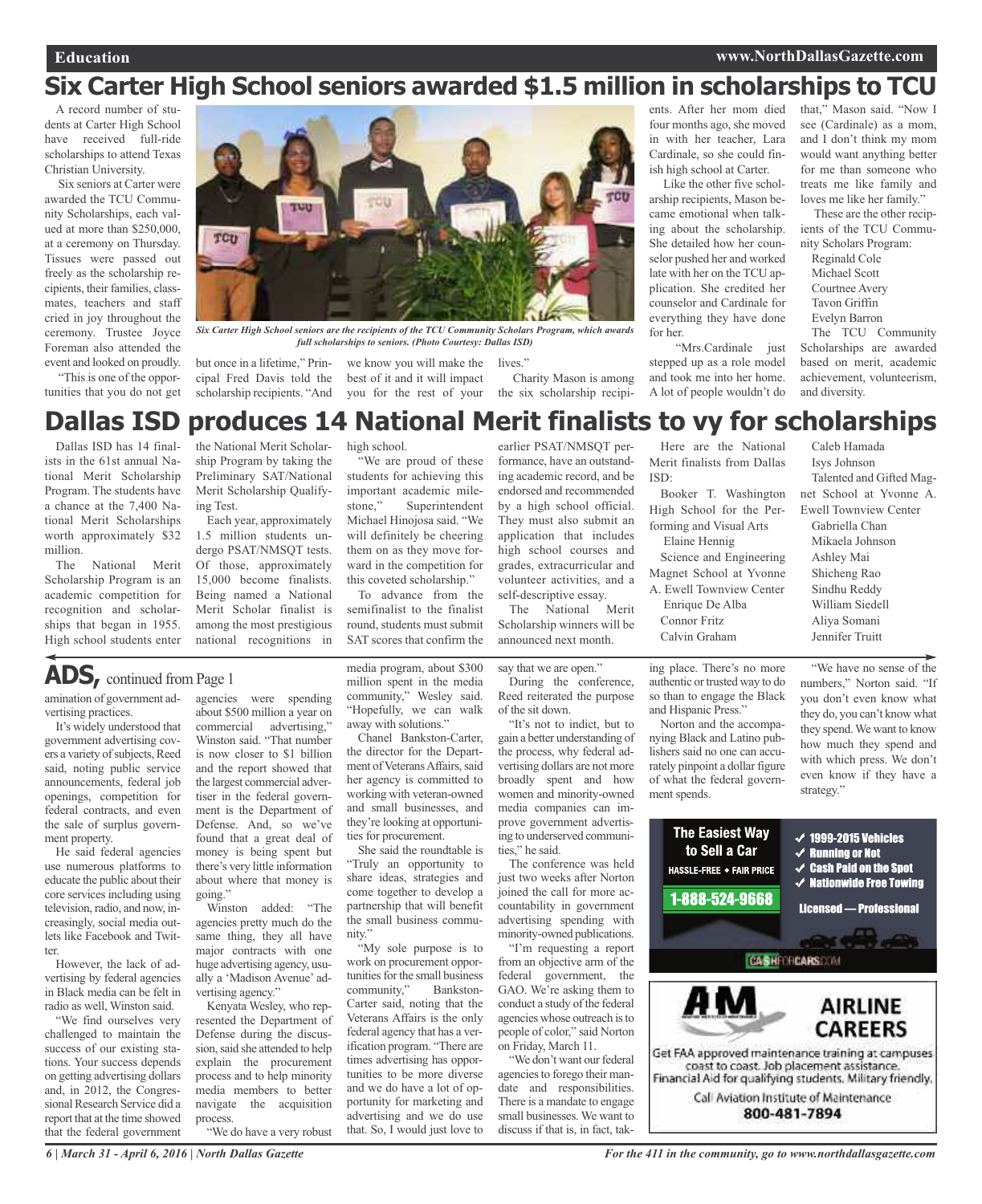## **Pet Pawlooza slated for April 2**

Pet Pawlooza will take place from 10 a.m. to 2 p.m. April 2 at the Irving Animal Care Campus (IACC), located at 4140 Valley View Lane. Pet Pawlooza, which celebrates the sixth anniversary of the Irving Animal Care Campus, will be a day filled with fun for the whole family. Admission to the event is free. Irving Animal Services and DFW Humane Society will have \$5 adoptions for dogs and cats.

Pet Pawlooza is the pinnacle of pet-friendly entertainment. Dogs of all breeds, ages and sizes can enjoy an atmosphere that can best be described as a "canine-friendly amusement park." The canine-carnival will feature live music, demonstrations, pet product vendors, fabulous food vendors, games and fun for your dog, as well as free rabies vaccinations and microchipping (while supplies last; Irving residents only). Donations collected



at the event will benefit IACC animals.

The day will feature: • \$5 adoptions.

• Free microchipping while supplies last.

• Free rabies and other low-cost vaccinations.

- Live entertainment from the Silver Leaf Band.
- Pet-friendly vendors.
- Pet photos.

Attending dogs must be on a leash and under their owner's control. Complimentary shuttle service will be available to transport attendees to Pet Pawlooza from the SanMar Distribution Center parking lot, 4701 Northview Drive. The IACC, which is a coopera-

tive partnership between the City of Irving's Animal Services Department and the DFW Humane Society, is open from 11 a.m. to 6 p.m. Tuesday through Friday, and from 10 a.m. to 5 p.m. Saturday. Adoptions must be processed 30 minutes before closing.

To see a real-time listing of animals available for adoption or to learn more about the IACC, visit cityofirving.org/animal-services and the Adopt a Pet page.

For more information, call Irving Animal Services at (972) 721-2256 or the DFW Humane Society at (972) 721-7788.



# **Irving water conservation dictated by street address**

Irving has implemented time-of-day water restrictions to promote better water use habits and conserve Irving's water supply.

Such restrictions make it a violation of city ordinance to water between 10 a.m. and 6 p.m. from April 1 through Oct. 31.

All residents and businesses are limited to irrigating only twice-per-week, according to scheduling for odd/even addresses:.

There will be no irrigation allowed on three days; Monday, Thursday and Friday.

Street addresses ending in an even number will be able to water on Tuesday and Saturday. Odd-numbered addresses water on Sunday and Wednesday. No irrigation is allowed between 10 a.m. and 6 p.m.

### on any day.

Often, water restrictions are related to drought conditions; however, there are some restrictions that are enforced as part of the city's ongoing Water Conservation Plan. The primary goal is to help the public develop efficient water use habits. For example, in warmer weather, irrigation water is more susceptible to evaporation during sunny days. As a result, early morning or late evening watering delivers more effective irrigation.

Other Water Conservation Plan efforts that can minimize water consumption include:

Watering no more than twice per week from April through October (in warm weather) and only once per month if needed in winter

(in cold weather).

Attaching positive shutoff nozzles when hoses are used for hand watering. Use of free-flowing hoses is prohibited in the city.

Repairing private property leaks.

Installing water-conserving landscaping, including native and adaptive plants.

Using water-conserving plumbing fixtures at residences and businesses.

Purchasing water-conserving appliances.

Registering at Watermyyard.org for a weekly message about how much to irrigate.

For more information on the city's Water Conservation Plan or tips for conserving, visit the Water Utilities page on the City of Irving website..



Be among the first 100 NDG YouTube subscribers and win prizes & giveaways to the hottest concerts and events in the DFW area.



Search for and subscribe to the North Dallas Gazette Channel on YouTube



For the 411 in the community, go to www.northdallasgazette.com March 31 - April 6, 2016 | North Dallas Gazette | 7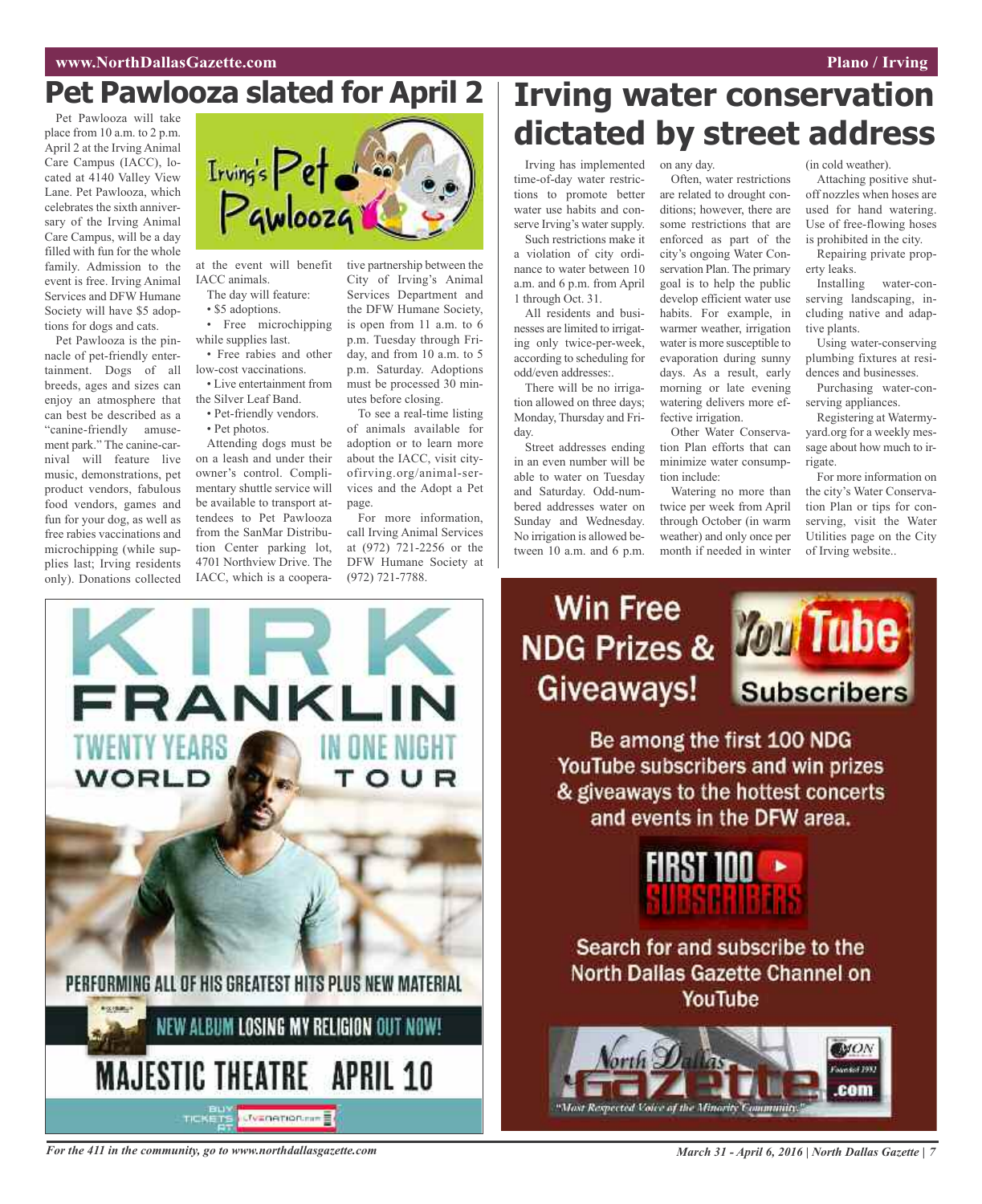# **Protesters call for housing justice in Dallas dispute**

*March 28 concerned citizens came out to protest how Ruth Mae*

with the North Dallas Gazette and when asked why he felt the protest was necessary after the two parties came to an agreement he pointed out, "The NAACP has a historical position against gentrification. This is going on in Oak Cliff and South Dallas. We are supporting her because we are highlighting that when gentrification goes down and we don't benefit,

By Ruth Ferguson *NDG* Editor

Local protesters gathered in support of Ruth Mae Sanders, 93 years-old and suffering from Alzheimer's, and facing an uphill battle with Henry S. Miller in a battle over an unpaid commission. Following several days of negative publicity the company's CEO privately met with Mrs. Sanders and her daughter Leena Sanders over the weekend. They reportedly reached an agreement regarding the mounting debt and legal fees related to a commission they were attempting to collect on a sale of the property that was never sold.

The battle between Mrs. Sanders and Henry S. Miller revolves around a contract she signed with the company in 2012. She agreed to allow the realty broker to sell her house and rental property next door to

an investor who planned to build a 7-11 in what is now Uptown. However, her daughter and medical professionals have countered that Mrs. Sanders was already exhibiting signs of Alzheimer's and therefore not qualified to enter into a legal agreement.

The sale fell through when the investor backed out, dropping plans to build the convenience store where her home is located. However, Henry S. Miller claimed the contract Mrs. Sanders signed included a clause that would require them to pay their commission anyway. The debt has grown from \$53,700 to \$125,000 with legal fees and judgements added on.

Although local attorneys volunteered to step in and help and they successfully filed a protest with the Texas Supreme Court, the two parties are hopeful no further legal action will be necessary.

Arthur Fleming, the that this is what it looks NAACP Dallas Chapter President, spoke by phone like."

Fleming expressed concern about the future of South Dallas saying, "South Dallas is just 15 years away from becoming like North Dallas. They have gone as

far as they can North, they are almost in Oklahoma.



*Sanders was treated with a call to stand up for housing justice. The pro*i. *testers included Sandy Rollins, Vickie Washington, Terry Smith-Realtor, Thurman Jones, Sara Mokuria, Charles Hillman, Olinka Green, Jarvas AllRed Wright, and Arthur Fleming. (NDG Photos: Frank Lott)* **Diver House** 

### **Another happy winner...**



*Congrats to our #NDG-Giveaway Facebook winner Jessica Wright for winning tickets to Dallas Children's Theater current production, Hansel & Gretel. Have a great time with the family Jessica! — with Jessica Wright.*

# **INJURED IN AN ACCIDENT?**

Let Us Get You The Help & Money You Deserve

Auto Accidents 18 Wheeler Wrecks Slip & Fall

# (214) 749-0040

We Also Handle Criminal Defense & Wills and Probate

Gina Smith & Associates (214) 749-0040



**Free Parsonol Injury** Consultation:

START YOUR JOURNEY.<br>START PUSHING YOURSELF EVEN FURTHER.<br>START A NEW EXPERIENCE.<br>START BUILDING YOUR CAREER.<br>START MOLDING YOUR STRENGTHS.<br>START AHEAD OF THE CROWD.<br>START DISCOVERING NEW TALENTS. **START STRONG** 

i u's strunu. Thi<br>≀ersmant and bu

**U.S.ARMY** 

For more into on how you can start your journey to becoming an Army efficer, centert Easle Smith at 817-257-646f<br>Army ROTC programs are evaluate at TCU, Bayter Jinversity eneWNT. Call today!

*8 | March 31 - April 6, 2016 | North Dallas Gazette*

*For the 411 in the community, go to www.northdallasgazette.com*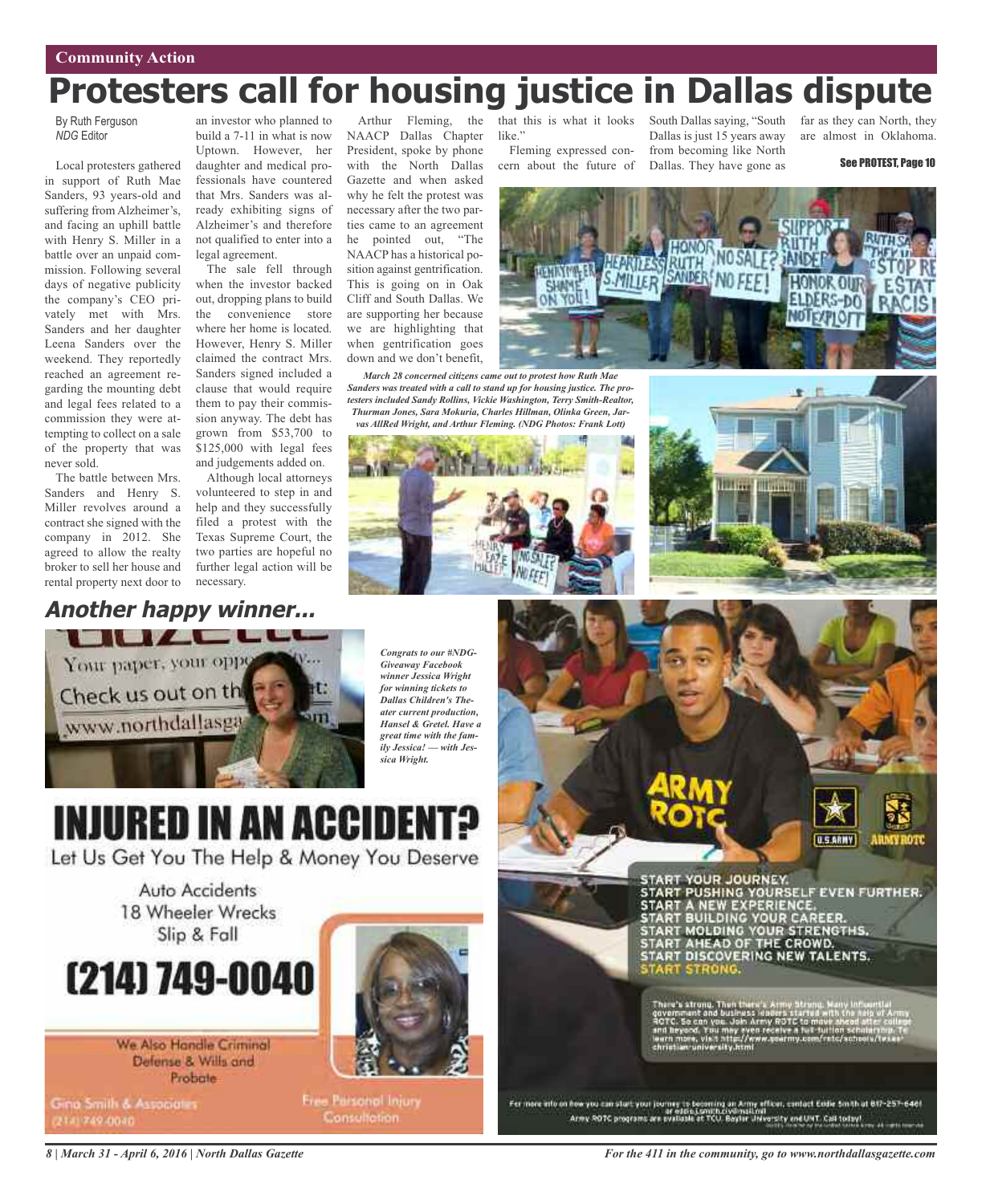# **Ashanti and Ja Rule Dallas concert ticket giveaway**

Fans can enjoy the Grammy Award winning Ashanti along with Ja Rule in concert at 8 p.m. on Saturday on April 9. The duo are scheduled to perform at the Gas Monkey located at 10110 Technology Blvd. in Dallas. *NDG* readers can win tickets simply visit our Facebook or Instagram page for more details.

Ashanti burst onto the music scene with her 2002 smash hit, self-titled debut album "Ashanti." It landed the #1 spot on both the Billboard Top 200 and R&B album charts. Her first week showing set a SoundScan record as the most albums sold by any debut female artist in the chart's history, granting her a spot on Guin-



ness World Records.

Ja Rule debuted in 1999 with Venni Vetti Vecci and its single "Holla Holla." From 1999 to 2005, Ja Rule had several hits that made the top 20 of the U.S. Billboard Hot 100 chart, including "Between Me and You" with Christina Milian, "I'm Real (Murder Remix)" and Ain't It Funny with Jennifer Lopez, which both

topped the US Billboard Hot 100, the Grammy-nominated #1 hit, "Always on Time" with Ashanti, "Mesmerize" also with Ashanti, and "Wonderful" with R. Kelly and Ashanti.

Tickets are \$45 in advance and \$55 at the door. The tickets are available in advance at http://gasmonkeybarngrill.com/event/ash anti-ja-rule/.

### **Dallas group planning trip to dedication of the Smithsonian African-American Museum**

Remembering Black Dallas is branching out from DFW for a historical occasion in United States History. They are leading a tour to enjoy the dedication services of the dedication of the new Smithsonian African-American Museum. The event is slated to include an appearance by President Barack Obama, the nation's first African American president. The dates of the tour are Sept.  $21 - 25$  and will feature transportation, meals and tours of other notable venues in Washington, D.C.

George Keaton, Jr. President of Remembering Black Dallas will serve as the tour guide for the occasion. Recently profiled in the North Dallas Gazette,

*National Museum of African American History and Culture (Image: Facebook)*

where he shared just a little bit of the vast knowledge he has gathered over the years about the African American history in the growing City of Dallas.

Guests on the trip will receive round-trip airfare; four nights at the Sheraton Suites-Old Town in Alexandria, VA; meals and motorcoach tours featuring

African American historical sites, literary, artistic, entertainers and a complete overview of Washington, D.C. with an evening illuminated tour. There are several more special events planned. For more information about the historic trip visit the Events page at https://www.rbdallas.com.

**Based on the Sermon Poems** of James Weldon Johnson **Book by Rudy Eastman Music and Lyrics by<br>Douglas Balentine** 

Directed by Gloria Abbs

## **Win tickets to see Kirk Franklin at Majestic on April 10**

Franklin is at the forefront of the modern Gospel music scene. As the seven-time Grammy winning musician, choir leader and author displayed signs of musical virtuosity at a young age. By 12 was leading his local church and went on to found a 17 person strong choir called The Family, with which he released a certified platinum debut and the award winning Watcha Lookin' 4.

*NDG* Readers can win tickets to catch him on the 20 Years in One Night Tour, coming to Majestic Theater on April 10. Visit our Facebook or Instagram page and tell us your favorite Kirk



Hometown boy Kirk Franklin song – with nearly heart. Tickets start at \$40 20 years of songs available, which one has touched your

and are available at LiveNation.com.



# the classic with book by Jubilee Theatre lounder Rudy Eastman and Railmoins, has been among the most popular productions in the legacity rich history. Staged multiple times unce our theatre was founded<br>wholes is a multical Phone 817-338-4411 www.jubileetheatre.org

On Stage March 25 - April 24, 2016

**Enter to Win! Ticket Giveaway**

*NDG Entertainment Ticket Giveaway!!! Visit us on Facebook to win tickets to see Ashanti & JaRule in concert,Saturday, April 9,2016*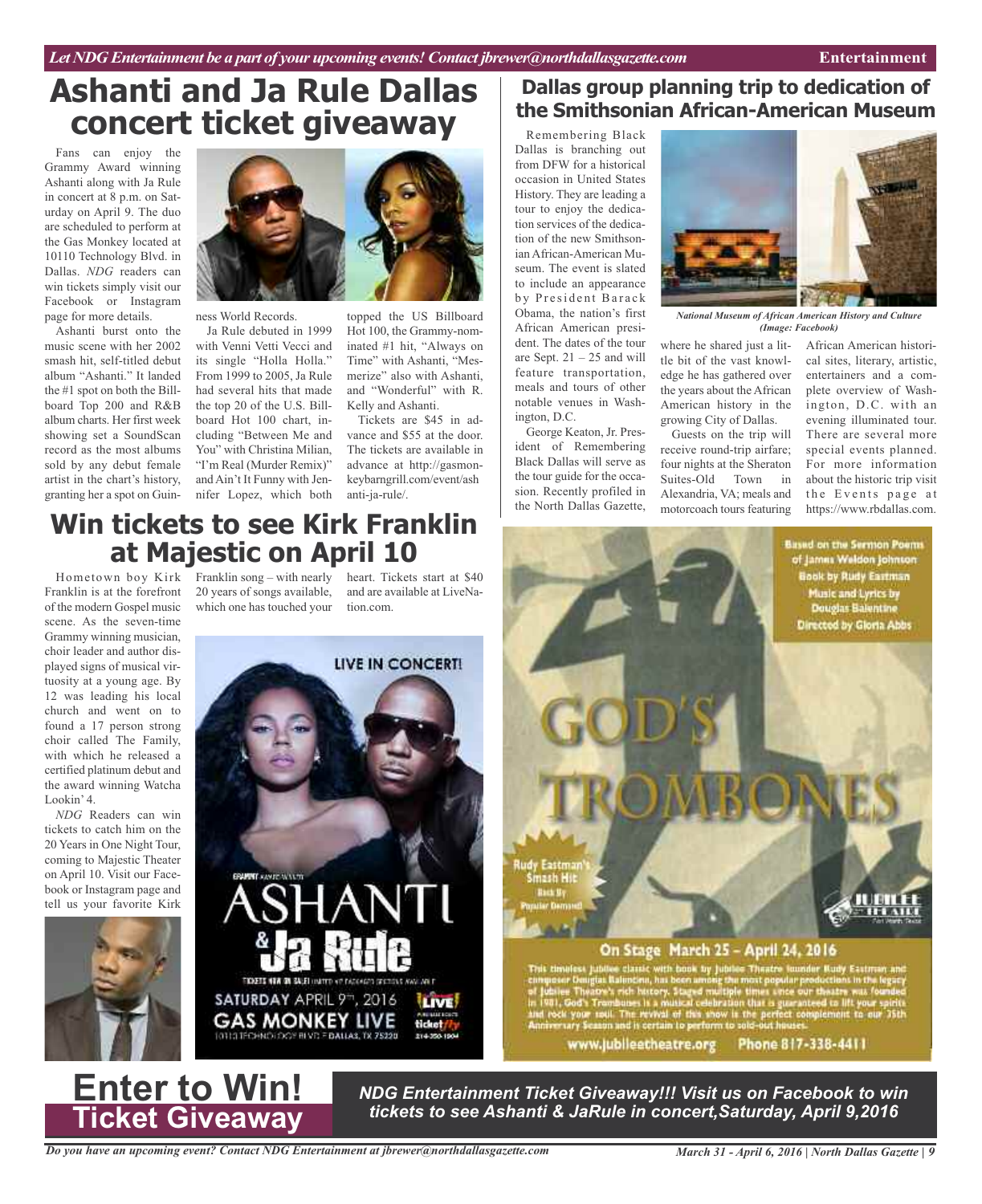# **Film Review: Batman <sup>v</sup> Superman: Dawn of Justice**

By Dwight Brown NNPA Film Critic

Director Christopher Nolan, gone. Oscar-winning actor Christian Bale, gone. There will never be another "The Dark Knight Rises." That iconic, once-in-a-lifetime action trilogy is over. If you can wrap your head around that, and get past the first sluggish minutes of this Batman derivative, you just may find some instances of wonder in between the baffling moments.

First, the elephant in the room.BenAffleck, aka Gigli. He isn't totally miscast. However, his stiff performance does nothing to elevate the Batman character or this movie.And histoupee, a distraction that should get second billing, steals his scenes. Henry Cavill as Superman looks more comfortable in his tights. Both actors' characters are sourpusses most of the film. The incessant

The hallways are already in place – the highways al-

**PROTEST,** continued from Page <sup>8</sup>

ready exist."

quality of schools.



brooding is off-putting. It's like watching teenagers pout because they can't go to the mall. Blame the screenwriters Chris Terrio and David S. Goyer for handcuffing them. And even those scribes deserve a pass because the task of writing a script about two normally centered heroes, who now want to destroy each other, is a tad preposterous.

Batman hating Superman never really gels. The congressional committee subplot

"Put STEM programs in our schools to get our kids ready for the next econis equally suspect. The only person who logically hates the Superman is Lex Luthor, and that's just comic book legend. But as played by the mousy Eisenberg, who acts with the verve of a pesky mosquito, even Luthor is lame.

Director Zack Snyder (Man of Steel) has his hands full trying to make the silly plotline work. He does him-

to find out haw conomical it is to get optimum exposure 972-665-0170

> **PL TOUL** ni im

#### with too many overhead shots(cinematographer Larry Fong, "300"). The graveyard scene with the young Wayne running off into the woods is like watching an outtake from a B-movie. Not an auspicious beginning.

The obliteration of downtown Metropolis is a bit better, but not excellent. Perhaps the best action sequences are when Batman, in his natty Batmobile, chases a truck that is transporting the kryptonite. It's fun to watch. The film almost should have stopped there. It doesn't. Subsequent action scenes aren't as imaginative. The finale, involving a huge monster that looks like an electrified Hulk on steroids, is no better than a scene from any generic sci-fi/action movie. That beast is a poor effect (visual effects supervisor John

"DJ" DesJardin). The loud score (Hans Zimmer and Junkie XL) doesn't help either.

Visually (set decoration Carolyn 'Cal'Loucks; art direction Patricio M. Farrell, "300: Rise of an Empire"; production design Patrick Tatopoulos, "300: Rise of an Empire") the film has high and low points: Lex Luthor's party, perfect. The Bat Cave, dull. At least the pacing (editor David Brenner, Man of Steel) is tight, which makes the two-hour and thirty-three minutes roll by at a decent clip.

Amy Adams as Lois Lane is great, but her character is not pivotal. Diane Lane isfar better as Superman's mom. Laurence Fishburne as Perry White overacts. Gal Gadot, the sultry mystery woman who is always two steps

ahead of Bruce Wayne, is gorgeous and bold as she morphs into Wonder Woman. She deserves her own franchise.

As this uneven film grinds to an end, it sets itself up for more shenanigans in more episodes with more super heroes.

Comic book fans will flock to this movie regardless. Whether they come back to see it a second or third time, like they did for The Dark Knight Rises or Deadpool, is the question. If they do, Batman v Superman: Dawn of Justice will make a dent at the box office. If they don't, Christopher Nolan andChristian Bale will look even better in hindsight.

*Read more movie reviews by Dwight Brown here and at www.DwightBrownInk.com.*

LIVE IN CONCERT

**SES VIVIAN GREEN** 

### self no favors by starting the film with a funeral that is **MAR31** poorly directed and filmed 2016 omy," Fleming said. "Schools with technology fichefmuster<br>1409-745-1000 is what we are pushing for. We can be stable from that instead of getting money and moving out." declination for DFW remain, with more than 15,000. modify arise restrating 10,000 weekly recognizer<br>circulation, and 10,000 weekly remainter readership? Former with Austin Dollar George and by as get the and out cheet veer use emissional. **Contact: V/P of Entertainment** Ms. Jessica Brewer

According to Fleming it starts and ends with the **North Dallas Gazette** "If you can't get in good The most popular source schools, of course you are going to move. We are tryfor entertainment events! ing to educate the commu-Norde Bullist Giazzia is the favors i-granity. nity that they are on valu-

able property, but the anchor for that is good schools." Referring to charter schools, Fleming called them a neighborhood destabilization tool.

"They call it is choice, if the choice you have is worse than what you've got. That is not a choice," Fleming declared. "The staff is not qualified and once they become qualified they go to public schools."

The solution in Fleming's eyes is getting proper funding for the schools.



*NDG Entertainment Ticket Giveaway!!! Visit us on Facebook to win tickets to see Kirk Franklin @ Majestic Theatre, Sunday,April 10,2016!*

*10 | March 31 - April 6, 2016 | North Dallas Gazette*

*Do you have an upcoming event? Contact NDG Entertainment at jbrewer@northdallasgazette.com*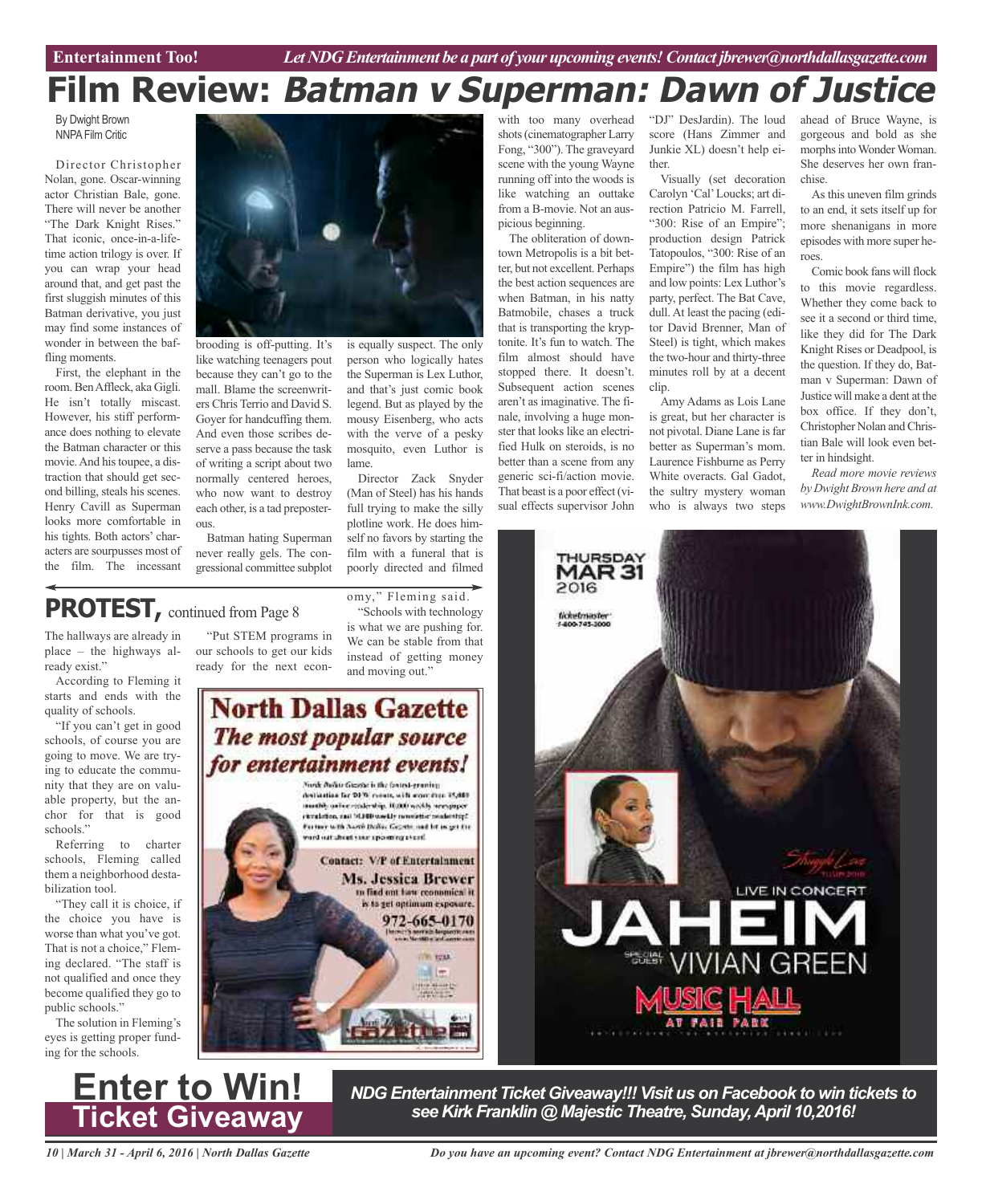### **Market Place**

The final consideration is if you want to bring someone who understands your

# **Five keys to selecting the best keynote speaker for your event**

The right keynote speaker for your event is not necessarily going to be the best keynote speaker for other types of events. That is why you have to consider several important factors when selecting a keynote speaker for your next event. In fact, by applying these simple concepts, you might be able to find the perfect speaker for your event and save money at the same time.

#### **Key #1: Consider the age and gender of your audience**

The average age and gender of your audience is one of the most important factors when selecting a speaker. Some speakers are great at connecting with younger crowds of college students

ing themselves up as the national champion for fairness in the voting process. Even more shameful is the fact that only a relative few members, among those who have actually seen these shenanigans take place, are willing to stand up against the NAACP's corruption. The good news is that a group of members throughout Ohio have followed the lead of the Crittenden County (Arkansas) and Cincinnati branches by seeking and winning a temporary restraining order against the national office of the NAACP, due to its continued interference in local elections. The results of the March 12th election are being held in abeyance by a Columbus, Ohio judge, who will conduct a hearing on April 7, 2016. You can be sure that all evidence of corruption, voter suppression, and election rigging will be brought forth at that

**BACKS,** continued from Page <sup>3</sup>

time.

Aside from the obvious hypocrisy displayed by the national leadership of the NAACP, not only in this case, but also in several other branches across the country, their corrupt practices also point to a larger and those in their twenties. At the same time, there are other speakers who have difficulty connecting with the younger audience but are able to quickly win the trust of those who are a bit older. Whatever the average age and gender of your group may be, find a keynote speaker who connects well with your audience.

#### **KEY #2: Know the end result you want after the talk**

Make sure to get clear on the exact result you want as your keynote speaker walks off of the stage. If you want the crowed to be deep in thought, that is quite different than wanting to have the crowd on their feet clapping and whistling. At the same

organizations like the NAACP, despite their implied social contract with Black folks, can be swayed, bought, rented, or leased with nothing expected in return except a few dollars under the table, a political photo-op, or a nice hotel suite. The NAACP needs to stop abusing its members'

time, if you want to educate your audience, it is very different than entertaining the audience. Every speaker has a unique style and if you are going to select the right one for your next event, you are going to want to get completely clear on what end-result you want.

#### **KEY #3: The size of your event**

Not all speakers were created equally and while some speakers do extremely well in small groups, others struggle with small groups but thrive in settings with a large audience. Consider what size your event is going to be and then find a keynote speaker who has experience speaking to groups of about that size. Of course, if you

speak on our behalf.

As for nine Black organizations suggesting they are the repository of Black power, here's a question: If they have power, why after nearly eight years of a Black President are we, as cited in Morial's State of Black America Report, worse off now and in "crisis?" As the heads of those organizations now intercede on our behalf,

the exact requirements you have, it's always better to go with one who has experience with larger audiences because that's a much easier<br>adjustment. The best The best keynote speaker for your event will be one who is comfortable with your audience.

cannot find a speaker with

**KEY #4: Years of speaking experience matters**

As with most things in the world, experience certainly matters. While you are searching for the best keynote speaker, try to find someone who has many years of experience as a speaker rather than one who may have a big name but has not been speaking for very

candidates, what would make us believe Blacks will get anything specific from the next administration?

*James Clingman isthe nation's most prolific writer on economic empowerment for Black people. Hislatest book, Black Dollars Matter! Teach your dollars how to make more sense, is available on his website, www.Blackonomics.com.*

### Investors Liquidation Sale: **Laurel Land Cemetery Burial Plot For Sale (one space) Section # 3, Space # 15, Lot # 20**



Discount Amount, if you act right away: <\$1745.00> (your savings) Your Cost: \$2250.00

> **Call Today! 972.432.5219** (leave message,if no answer)

# rights before purporting to by meeting with presidential



problem. So-called Black

mind that experience and specific industry well or you quality is more important at want to bring someone who the end of the day. **KEY #5: Industry in-**See SPEAKER, Page 13 **sider vs. outsider CASH TODAY!!!** Fair Price Offer For Oil and/or Gas Royalty Small "NET" Revenue Interest

long. While bringing in someone with a recognizable name helps, keep in



**No Matter How Small** 

Fax Information To: 972-509-9058 Call: 972-432-5219

(Leave Message)

Fmail: inquiries1909@gmail.com

### tell Your Car The Better Way Quick - Candid Offer - As Easy as 1-2-3



### **We buy 1998-2006 Models**

- *• Must be in good running condition*
- *• Title must be free from liens*

*• Easy steps to follow, hassle free selling processing. No ad posting, no games with dealership sales.*

*• Quick transaction, you get your cash fast. We pay you on the spot.*

**Call today for appointment at your location 1-972-432-5219 Leave message if no answer, someone**

**will get back to you.**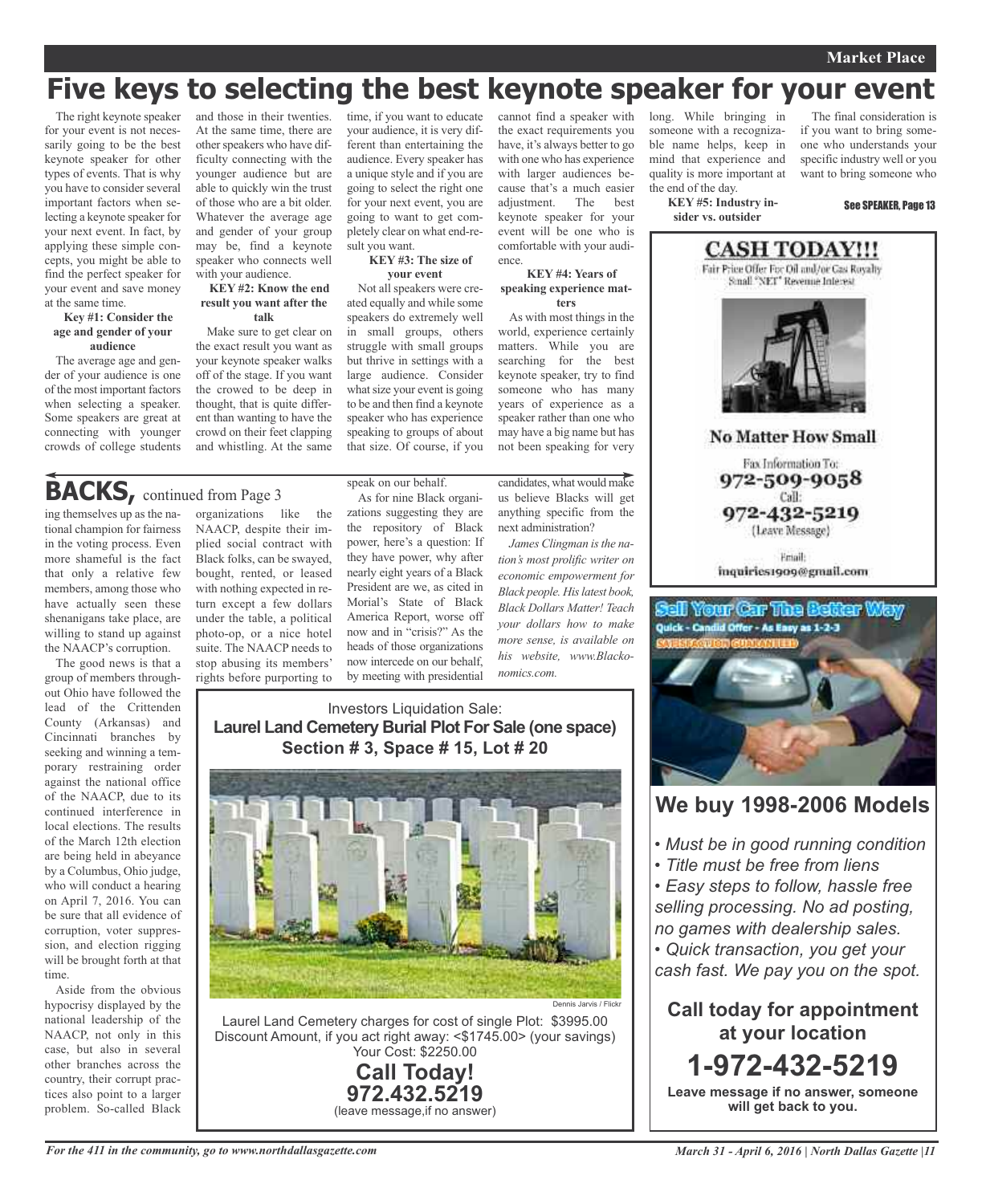## **Experience city's fun features with entrepreneurs' app called Kwest**

Two UT Dallas business school graduate students have developed an app that helps people interactively explore popular neighborhoods in the Dallas-Fort Worth area.

Omeed Shams and Andrew Brown, graduate students in innovation and entrepreneurship, developed Kwest in fall 2014.

The app, which can be downloaded in the App Store, uses riddles, puzzles and games to guide people through neighborhoods such as Dallas' Bishop Arts District, Uptown, Deep Ellum and even attractions like the Dallas Zoo.

"It's a better way to explore the city using a game platform," Shams said.

The students met when Brown pitched the idea for Kwest through the Startup Launch program at the Naveen Jindal School of Management. The program's graduate-level courses help students de-

velop, refine and evaluate on to develop the app that business concepts before taking them to the marketplace.

Shams, who had worked for years in his family's software business, signed

would flesh out Brown's brainchild. "I loved the idea," Shams

said. "I thought I could

See KWEST, Page 16



ment Mechanics

### **Equal Opportunity Employer**



### **Same Day Move-In • GREAT Location!! (Dallas)**

STOP PAYING SO MANY FEES! Our rent is FULL SERVICE. We pay for utilities – electricity, heating, air conditioning, and janitorial services … it's all included! No "Plus-E"– No "CAM."NO PERSONAL OR BUSINESS FINANCIAL HISTORY REQUIRED! GREAT DEALS ON ONE-ROOM SUITES! --- STOP PAYING TOO MUCH RENT! (Just North of Downtown Dallas)

• Surveillance Camera • No Application or Application Fees • Five-Page lease - Short & Simple • Extremely Competitive Rates • Same-Day Move-In • Flexible Lease Terms • On-site Management, Maintenance, Leasing and Space Planning • Ample, Convenient Parking • No Credit Check • Beautiful Glass & architecturally unique Building! **Rent Starting at \$199 per month (9.99/sq.ft.)**

Office / Medical Space 1327 Empire Central (@ I-35 Stemmons Freeway) Dallas, TX 75247 (972) 432-5219

## CADNET/NORTH DALLAS GAZETTE **National and Local Classified Advertising Network**

To advertise call 972-509-9049 Email (ad for quote) opportunity@northdallasgazette.com

### Autos Wanted

A-1 DONATE YOUR CAR FOR BREAST CANCER! Help United Breast Foundation education, prevention, & support programs. FAST FREE PICKUP - 24 HR RESPONSE - TAX DEDUCTION 855- 403-0213

### Employment

US Postal Service Now Hiring. 1-800- 269-9731 \$21/hr avg. w/ Fed. Ben. incl. to start. FT/PT. Not affil-

### iated w/ USPS.

### Health & Fitness

Lung Cancer? And Age 60+? You And Your Family May Be Entitled To Significant Cash Award. Call 877-265-1956 for Information. No Risk. No Money Out Of Pocket

VIAGRA 100MG and CIALIS 20mg! 50 Pills \$99.00 FREE Shipping! 100% guaranteed. CALL NOW! 1- 866-312-6061

VIAGRA 100mg, CIALIS 20mg. 60 tabs \$99 includes FREE SHIPPING. 1-888-836-0780 or www.metromeds.online

\*\*SPRING SPECIAL\*\* VIAGRA 60x (100 mg) +20 "Bonus" PILLS for ONLY \$114.00 plus shipping. VISA/ MC payment. 1-888-386- 8074 www.newhealthy man.com Satisfaction Guaranteed!!

Misc.For Sale

KILL BED BUGS! Buy Harris Bed Bug Killers/KIT. Hardware Stores, The Home D e p o t homedepot.com

### **Miscellaneous**

AVIATION Grads work with JetBlue, Boeing, Delta and others- start here with hands on training for FAA certification. Financial aid if qualified. Call Aviation Institute of Maintenance 866-453-6204

Make a Connection. Real People, Flirty Chat. Meet singles right now! Call LiveLinks. Try it FREE. Call NOW: 1- 888-909-9905 18+.

### Wanted to Buy

CASH PAID- up to \$25/Box for unexpired, sealed DIABETIC TEST STRIPS. 1- DAYPAYMENT.1-800- 371-1136

Wants to purchase minerals and other oil and gas interests.

Send details to P.O. Box 13557 Denver, Co. 80201

*ADVERTISE to 10 Million Homes across the USA! Place your ad in over 140 community newspapers, with circulation totaling over 10 million homes. Contact Independent Free Papers of America IFPA at danielleburnett-ifpa@live.com or visit our website cadnetads.com for more information.*

Reader Advisory: the National Trade Association we belong to has purchased the following classifieds. Determining the value of their service or product is advised by this publication. In order to avoid misunderstandings, s vertisers do not offer employment but rather supply the readers with manuals, directories and other materials designed to help their clients establish mail order selling and other businesses at home. Under NO circumstance send any money in advance or give the client your checking, license ID, or credit card numbers. Also beware of ads that claim to guarantee loans regardless of credit and note that if a credit repair company does business o phone it is illegal to request any money before delivering its service. All funds are based in US dollars. 800 numbers may or may not reach Canada.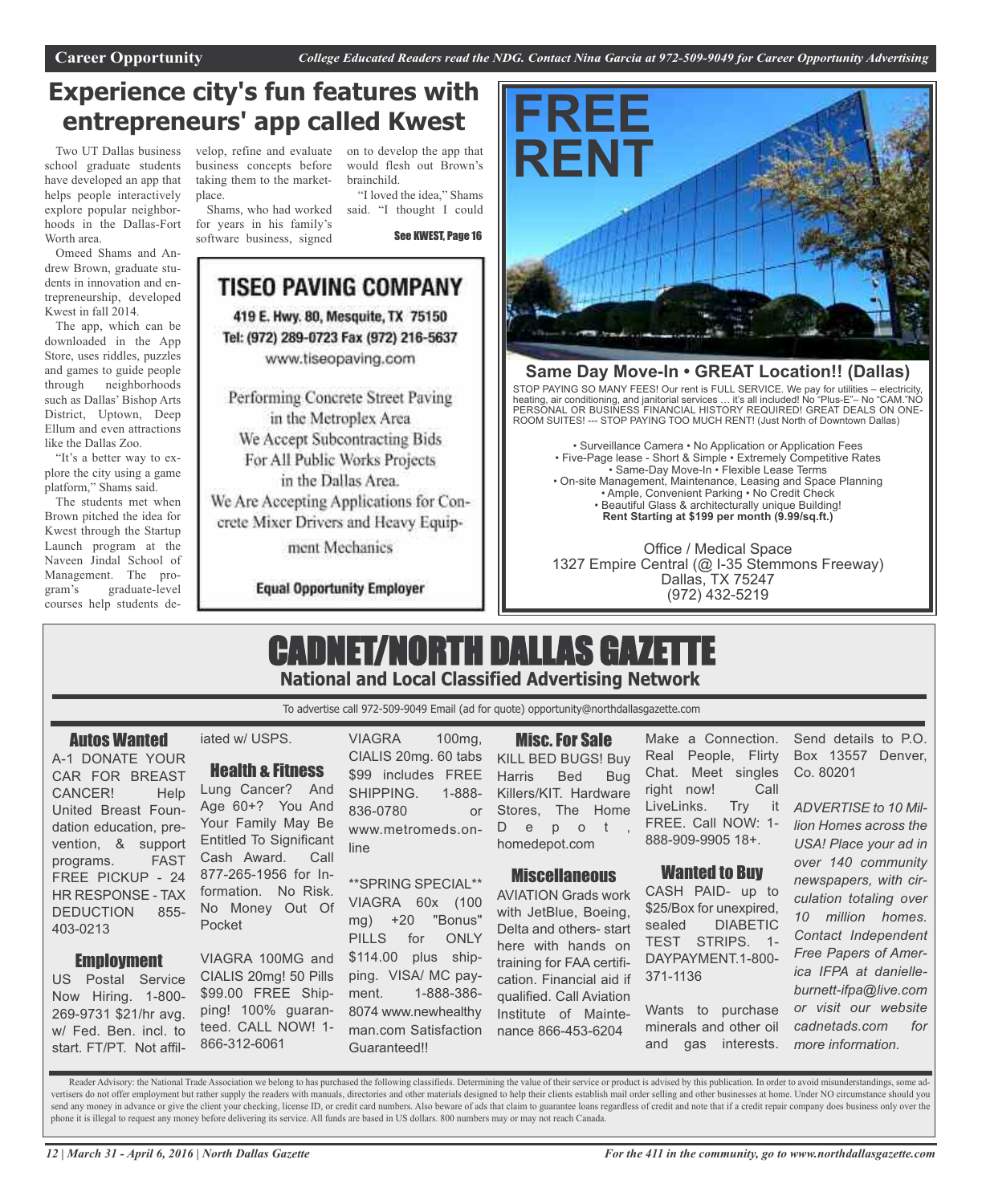### *On a quest for qualified candidates? Contact Nina Garcia at 972-509-9049* **Career Opportunity**

# **Carrollton-FB school district to host job fair**

The Carrollton-Farmers Branch School District (CF-BISD), located near Dallas, Texas, is hosting a Teacher Job Fair on Saturday, April 9 from 9 a.m. to 1 p.m. at R. L. Turner High School located at 1600 S. Josey Lane in Carrollton. Attendance at the job fair is free but applicants must register to attend. Registration is available online at www.surveymonkey.com/s/cfbisdjobfair2016.

Each year, CFBISD hires 200 teachers to fill vacancies in campuses across the district. Applicants with certifications to teach chil-

### **SPEAKER,** continued from Page 11

is a complete outsider and doesn't know anything about your industry.

If you choose an industry insider, you will have the advantage of someone who can connect with your audience more and possibly teach them something about the industry.

At the same time, many conferences purposely bring in people who don't know anything about the industry because the keynote can be a great opportunity to allow your attendees to take a break from the usual parts of your conference.

Focus on these three keys when selecting a keynote speaker and you will almost always end up with a great keynote speaker for your event.

Interview as many speakers as it takes and make sure you take the time to select the best keynote speaker for your event because the quality of your keynote address can set the tone for the rest of your event.



dren Pre-K through twelfth grade are encouraged to apply. Applicants can apply online for teaching positions at www.cfbjobs.com.

CFBISD encompasses 53.42 square miles and is located primarily in northwest Dallas County with a smaller portion in southeast Denton County. The school district's boundaries are not the same as municipal boundaries; therefore, Carrollton-Farmers Branch Independent School District

provides instructional services to children who live in portions of Carrollton, Farmers Branch, Addison, Coppell, Dallas, and Irving. For more information about CFBISD, visit www.cfbisd.edu.



**Services and Construction**

**Review Competitive Opportunities at www.bidsync.com**

**www.garlandpurchasing.com**

**972-205-2415**

**DO YOU WANT AN EXCITING AND REWARDING CAREER?**

**PURSUE A CAREER AS A POLICE OFFICER OR FIREFIGHTER!**

• Competitive wages<br>• Array of benefits<br>• Education incentive pay<br>• ...and more

REGISTER ONLINE TO TAKE THE CITY OF IRVING'S NEXT CIVIL SERVICE ENTRANCE EXAM

*www.cityofirving.org*

*The City of Irving does not discriminate on the basis of race, sex, religion, age or disability in*



**COME HELP BUILD A** SUSTAINABLE WORLD<br>The Arges ready mix team is huing drivers at multiple fountions to join our team and help us build a sustainable world. - A ru B CDL<br>- Weekly safe fixed bonus - Competitive hourly rates - Weekly sale load bonus - Annual performance bonus<br>- Excellent benefits, including 401s - Must he at least 35 years of age . Full-time positions . Two years commercial driving experience preferred Call 972-556-0735 or visit closest location for more information www.argo-us.com



Ed Bell Construction is a Dallas based heavy highway contractor doing business in the North Texas market since 1963. With clients such as TxDOT, Dallas County Public Works, and the Cities of Dallas, Fort Worth, Richardson and Mansfield (plus many others), we have a strong backlog of work in the highway market locally. We are currently hiring for the following positions:

 **Laborers (Earthworks, Underground, Paving) Finishers (Paving, Paving/Straightedge) Flagger Work Zone Barricade Servicer Dozer Operators Trackhoe Operators Loader Operators Blade Operators Mixer Operators Roller Operators CDL Drivers (Fuel Truck)**

Available: multiple openings Rate: Negotiable Must have own transportation Years of Experience required will vary, from 6 months to 2 years (depending on position) **Physical and Drug Screen Required Must have a Clear Background Must be at least 18 years old Must apply in PERSON, Monday – Friday from 8am to 11am @ 10605 Harry Hines Blvd.**

**Please visit our website: www.edbellconstruction.com/careers Or email your resume to: careers@edbellconstruction.com**



**Statewide African American Press\Association is seeking a statewide sales** *employment or the provision of services.*

The Texas Publishers Association is seeking a statewide sales representative to

**representative.**

represent the overall sales objective for the organization. Individual must have a proven sales track record with local and regional sales strategies.

Also the individual must be:

- A self-starter
- Have excellent written and verbal communication skills
- A visionary
- Professional

• Have excellent organizational skills Previous advertising agency and direct sales experience a plus. Position is commission based.

Serious inquiries only. **Please email resume to inquiries1909@gmail.com or leave a message for the position at 972-432-5219.**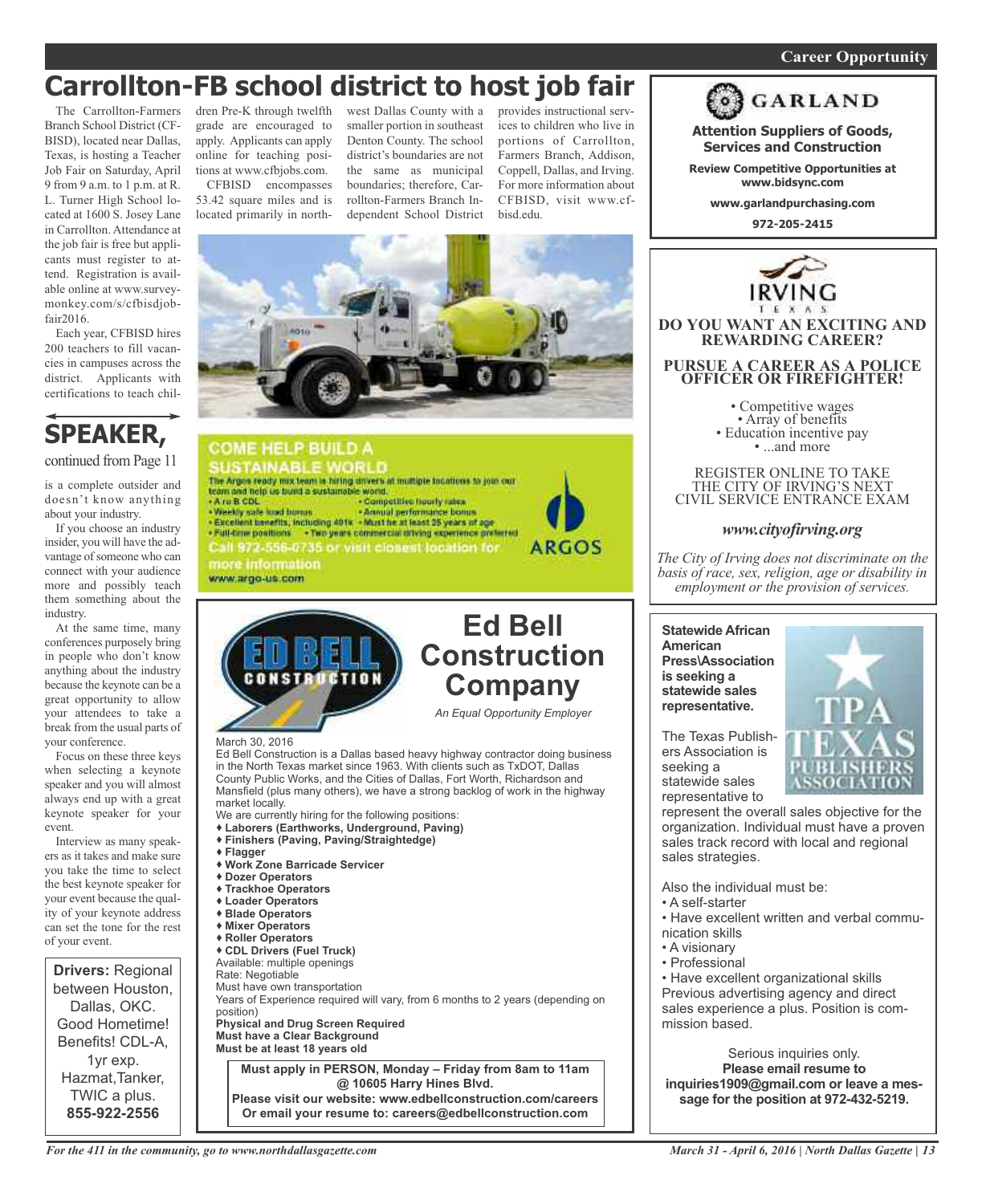### **Church Happenings www.NorthDallasGazette.com**

### **BETHEL BIBLE FELLOWSHIP, CARROLLTON (A PLACE TO BELONG)**

#### **April 3, 9:45 a.m.**

You're invited to our Sunday Morning "Prayer and Meditation" followed by Morning Worship Service at 10 a.m. See what God is doing through and with us; you will be blessed.

### **April 3, 12 Noon**

How do you impact others? Join us Sunday at noon in Bible Study; Senior Pastor Woodson, Pastor Brenda Patterson and others will teach a series on "Design for Discipleship, Book 2 through Book 7."

Learn how to introduce others to Christ and make Him known to them; to help others know and grow in God's word; and to give others clarity and direction.

### **April 6, 7 p.m.**

Join us in Wednesday's Prayer and Bible Study Class with Senior Pastor Dr. Woodson and/or Pastor Brenda Patterson teaching a series on "Design for Discipleship, Book 3 through Book 7." Spiritual maturity is God's desire for you. It's Time to Grow; Ephesians 4:12 & 13.

Dr. Terrance Woodson, Senior Pastor 1944 E. Hebron Parkway Carrollton, TX 75007 972-492-4300 www.bethelbiblefellowship.org

#### **CHRIST COMMUNITY CHURCH IN RICHARDSON**

 $\mathcal{L}_\text{max}$  , which is a set of the set of the set of the set of the set of the set of the set of the set of the set of the set of the set of the set of the set of the set of the set of the set of the set of the set of

### **April 3, 9 a.m. and**

**11 a.m.** You're invited to join us for morning worship as we praise and worship God for His blessings.

### **April 6**

Join us at 12 Noon with Rev. Viveca Potter teaching on the Word of God; come back at 6:45 p.m. for Corporate Prayer and stay for Senior Pastor Autry at 7:30 p.m. teaching on the Word of God. Our youth will

come for Food and Fellowship at 7 p.m. followed by Bible Study at 7:30 p.m.

Dr. Terrence Autry, Senior Pastor 701 Centennial 972-991-0200 Richardson, TX 75081 www.Christcommunityrichardson.org

#### **FELLOWSHIP CHRISTIAN CENTER CHURCH IN ALLEN "THE SHIP"**

 $\mathcal{L}_\text{max}$  and  $\mathcal{L}_\text{max}$  and  $\mathcal{L}_\text{max}$ 

### **April 3, 8 a.m.**

Join us in our Sunday Services as we praise and worship God in the Joycie Turner Fellowship Hall, 200 West Belmont Drive in Allen; followed by our Sunday Worship Services at Bolin Elementary School in Allen, Texas 75002 and bring someone with you, you will be blessed.

#### **April 6, 12 p.m.**

You're invited to our Wednesday's 12 Noon-Day Live, Prayer and Bible Study and/or our Wednesday Night Live, Prayer and Bible Study at 7 p.m. to learn more about God's Word at the Joycie Turner Fellowship Hall, 200 West Belmont Drive in Allen. Be encouraged by God's plan for your maturity and His glory; and most of all, be prepared to grow.

### **April 24, 8 a.m. Every 4th Sunday**

Calling All Youth! Join our Hype Sunday Worship (first service only) on our main campus at 200 West Belmont Drive and be blessed.

Dr. W. L. Stafford, Sr., Ed. D. Senior Pastor 5705 Cheyenne Drive at Bolin Elementary School in Allen 75002 for Sunday Morning Worship and the Admin. Building Address is 200 W. Belmont Drive Allen, TX 75013 972-359-9956 www.theship3c.org

### **INSPIRING BODY OF CHRIST CHURCH, Let's Go Fishing! MATTHEW 4:19**

 $\mathcal{L}_\text{max}$  and  $\mathcal{L}_\text{max}$  and  $\mathcal{L}_\text{max}$ 

**April 1, 7 p.m.** All men, you're welcome to our Men's Friday Night Service for fellowship and learning what God requires of men as leaders of households and in the community.

**April 3, 7:30 and/or 11:30 a.m.** You're invited this Sunday as we praise, worship, honor and magnify God's Holy name.

**April 4, 7 p.m.** Join us in Monday School as we learn what God has to say to us.

Pastor Rickie Rush 7701 S Westmoreland Road Dallas, TX 75237 972-372-4262 www.Ibocchurch.org  $\overline{\phantom{a}}$  , and the set of the set of the set of the set of the set of the set of the set of the set of the set of the set of the set of the set of the set of the set of the set of the set of the set of the set of the s

### **MT. OLIVE CHURCH OF PLANO (MOCOP)**

**April 3, 10 a.m.** Join us for Sunday Worship Service as we praise and worship God for His Honor and His glory. Call the church for details.

### **April 6, 7 p.m.**

You're invited to our Wednesday's Bible Study class; you will learn what God has to say to us. Come to be encouraged by God's plan for your spiritual growth and His glory.

Pastor Sam Fenceroy Senior Pastor and Pastor Gloria Fenceroy 300 Chisholm Place Plano, TX 75075 972-633-5511 www.mocop.org  $\overline{\phantom{a}}$  , and the set of the set of the set of the set of the set of the set of the set of the set of the set of the set of the set of the set of the set of the set of the set of the set of the set of the set of the s

#### **MT. PISGAH MISSIONARY BAPTIST CHURCH**

**April 3, 10 a.m.** You're invited to join us in our Worship Service at our new home, 1020 Sherman Street in Richardson, Texas. Call the church for details.

**April 4, 9 p.m.** Join us for our Intercessory Prayer Ministry and our Monday's Conference calls.

R. W. Townsend, Senior Pastor 1020 Sherman Street Richardson, TX 75081 972-241-6151 www.dallasmtpisgah.org

### **NEW MOUNT ZION BAPTIST CHURCH**

### **April 3**

 $\mathcal{L}$  , and the set of the set of the set of the set of the set of the set of the set of the set of the set of the set of the set of the set of the set of the set of the set of the set of the set of the set of the set

You're invited to join us for Early Morning Services at 7:30 a.m., followed by Sunday School at 9 a.m. and Morning Worship at 10:30 a.m.

Dr. Tommy L. Brown Senior Pastor 9550 Shepherd Road Dallas, Texas 75243 214-341-6459 www.nmzb.org  $\mathcal{L}$  , and the set of the set of the set of the set of the set of the set of the set of the set of the set of the set of the set of the set of the set of the set of the set of the set of the set of the set of the set

**SHILOH MBC IN PLANO (WHERE COMMUNITY BECOMES FAMILY)**

**April 3, 10 a.m.** Join us as we praise and worship God in our Morning Worship Services. You will be blessed.

### **April 6, 7 p.m.**

You're invited to our Wednesday's Bible Study to learn more about God's Word. Come and be encouraged by God's plan for your maturity and growth; it's all for His glory and His honor.

Our church ministries offer opportunities for motivation and growth; join us and see.

Dr. Isaiah Joshua, Jr. Senior Pastor 920 E. 14th Street Plano, TX 75074 972-423-6695 www.smbcplano.org

#### **WESTSIDE BAPTIST CHURCH, LEWISVILLE**

**April 3,**

**7:45 and 10:45 a.m.** You're invited to join us for Sunday Morning Worship Service, as we praise and worship God for His many blessings.

### **April 6, 12 Noon**

Join us for Prayer and Bible Study with Pastor Bessix teaching on the word of God and praying for the sick.

Minister Thomas Bessix Senior Pastor 900 Bellaire Blvd. Lewisville, TX 75067 972-221-5668 www.wbcchurch.org



Kedra A. Flowers CPA PC

www.**IRSsafe**.com

NDG now has a "Special Advertising Package"for churches and non-profit organizations that need to let the community know about your Special Event.

### Opportunity You Can Measure...

### **Church Events**

- Church Anniversary
- Pastor's Anniversary
- Women's Day
- Men's Day

### **Non-Profit Org. Events**

- Fundraisers
- (Concerts)
- - Special Events
		- (Personal or Community)

# Special Rate \$199

(Black & White, per insertion) Ad size - 4.905"x 6"(Quarter Page, B&W) (NOTE: Color Ad \$75 extra per inserion) Production disclaimer - NDG ad meake-ready is not included in promotion. Layout/production of "copy ready"ad will be a nominal extra cost.

E-mail ad copy to: Marketing@NorthDallasGazette.com or call our Marketing Department today!

# 972-509-9049

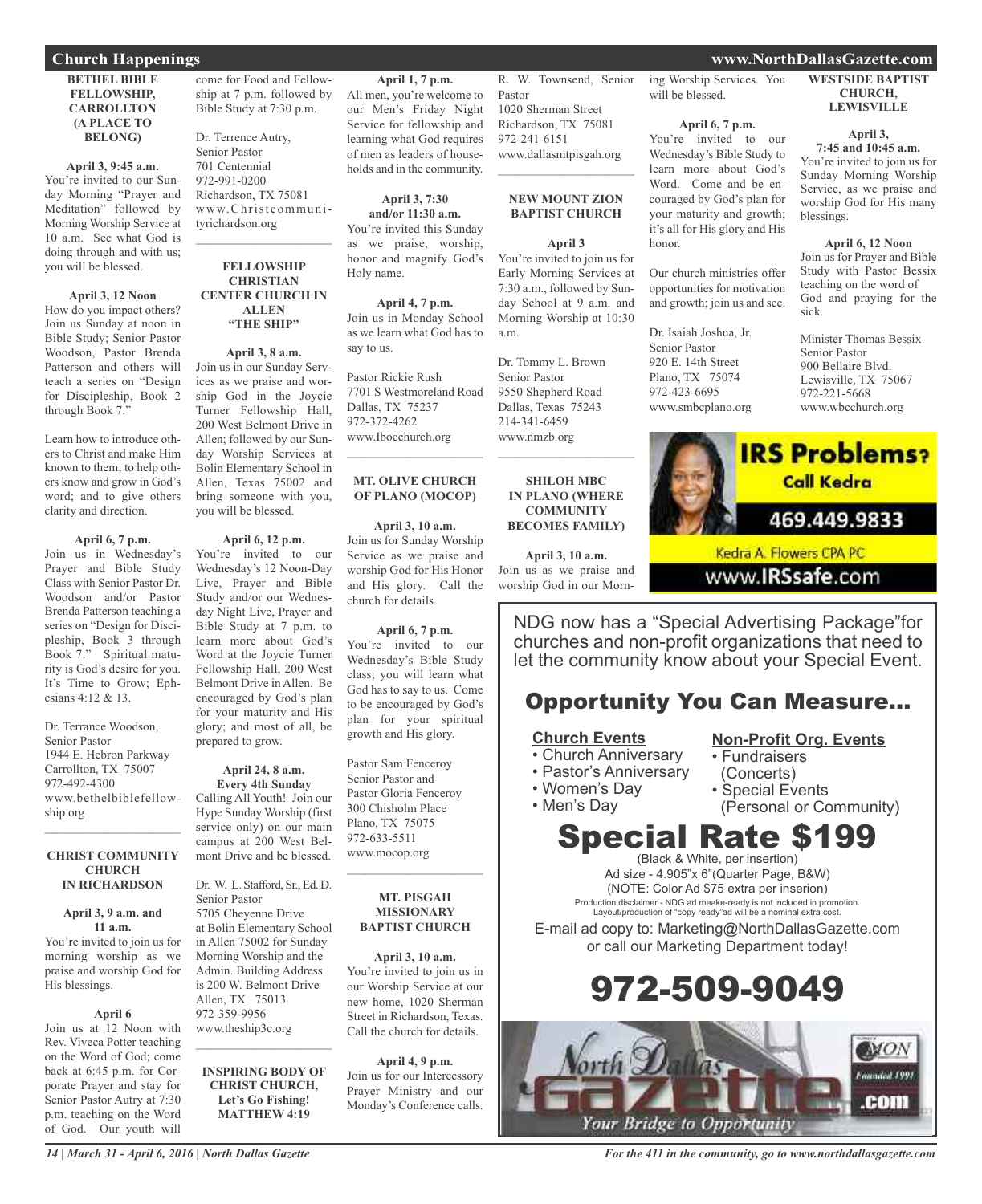### **www.NorthDallasGazette.com Church Directory**

# **Women's History Month - the conclusion for 2016**



*Send email to: businessoffice@ northdallasgazette.com to sign up for Sister Tarpley's weekly electronic newsletter.*

**Theme:** "Working to Form a More Perfect Union: Honoring Women in Public Service and Government."

Every year the National Women's History Project selects a unifying theme to be shared with all who want to promote women's history.

A nonprofit educational organization founded in 1980 to bring women's stories and contributions to the fore. The project was the force behind getting Congress to designate Women's History Month officially.

It's design to celebrate strong women who have made, or who are making a difference.

Lucy Craft Laney, (1854- 1933): She was born a slave in Macon, GA. She became Founder/Principal of Haines Normal Institute in GA. Laney was taught to read and write at the age of four by her master's sister, who helped her attend Atlanta University. When funds promised from the

Presbyterian Board of Missions for Freedom did not materialized for a private school for Blacks, Laney raised the money herself. Her school was opened in 1886. In 1975, it had grown to a prospering educational community of over 1,000 students.

Ella Baker, a civil rights activist, was a driving force in the creation of the country's premier civil rights organizations. After graduating as valedictorian from North Carolina's Shaw University in 1927, Baker moved to New York City during the depression.

She was a founding member of the Young Negroes Cooperative League, whose members pooled funds to buy products and services at reduced cost. In 1957 Baker and several Southern Black ministers and activists established the Southern Christian Leadership Conference, a major force in organizing the civil rights movement.

Bessie Coleman, the first Black American woman aviator, had a postage stamp issued in her honor in 1995.

Ethel L. Payne was the first Black woman to receive accreditation as a White House correspondent. Ruffles, fluted collars, and pleats were very popu-



lar in Victorian-era clothing. Susan Knox's fluting iron made pressing the embellishments easier. The tradewinner of four Olympic gold medals in 1984, 1988, and 1982. Also won a silver medal in 1988 and was



300 Chisholm Pl. Plano, TX 75075 972-633-5511 Answers you need, Hope for today is waiting for you... · Sunday School for all ages 8:30 am · Sunday Morning Prayer  $9.30$  am

> $10:00$  am · Wednesday Night Service 7:00 pm



Second Keybeardist Needed: Please Call For Into



Call Pastor Sam usten to Pastor San ry Sun. 9:00pm-10:00pm<br>RD 103.7 FM THE WORD Mor. Fri. 5:25pm. 5:30pm<br>коон 1040 AM

"I can't run forever. I decided to go back to school for my degree, because I know now there's more to life than track."

Wilma Rudolph, "The World's Fastest Woman," as a child suffered from polio and wore leg braces for years, she won three gold medals in sprint events at the 1960 Olympic Games in Rome, Italy.

Some famous quotations by Rudolph: "Never underestimate the power of dreams and the influence of the human spirit. We are all the same in this notion: The

potential for greatness lives within each of us."

"My mother taught me very early to believe I could achieve any accomplishment I wanted to. The first was to walk without braces."

"The triumph cannot be had without the struggle. And I know what struggle is.

I have spent a lifetime trying to share what it has meant to be a woman first in the world of sports so that other young women have a chance to reach their dreams."







Īsiah Joshua, Jr. Fustor

SMBC: A church Focused on Excellence while Teaching the Word. Preaching the Gospel, Reaching the World

Worship Times: 8 and 11 a.m. Sunday School: 9:45 a.m. Mid-week: Wednesday at 7:00 p.m. Youth Church: Every 3rd, 4th, and 5th Sunday at 10:45 a.m. AWANA: Wednesday at 6:30 p.m. Contact Information: 972-423-6695 www.smbcplano.org

*For the 411 in the community, go to www.northdallasgazette.com*